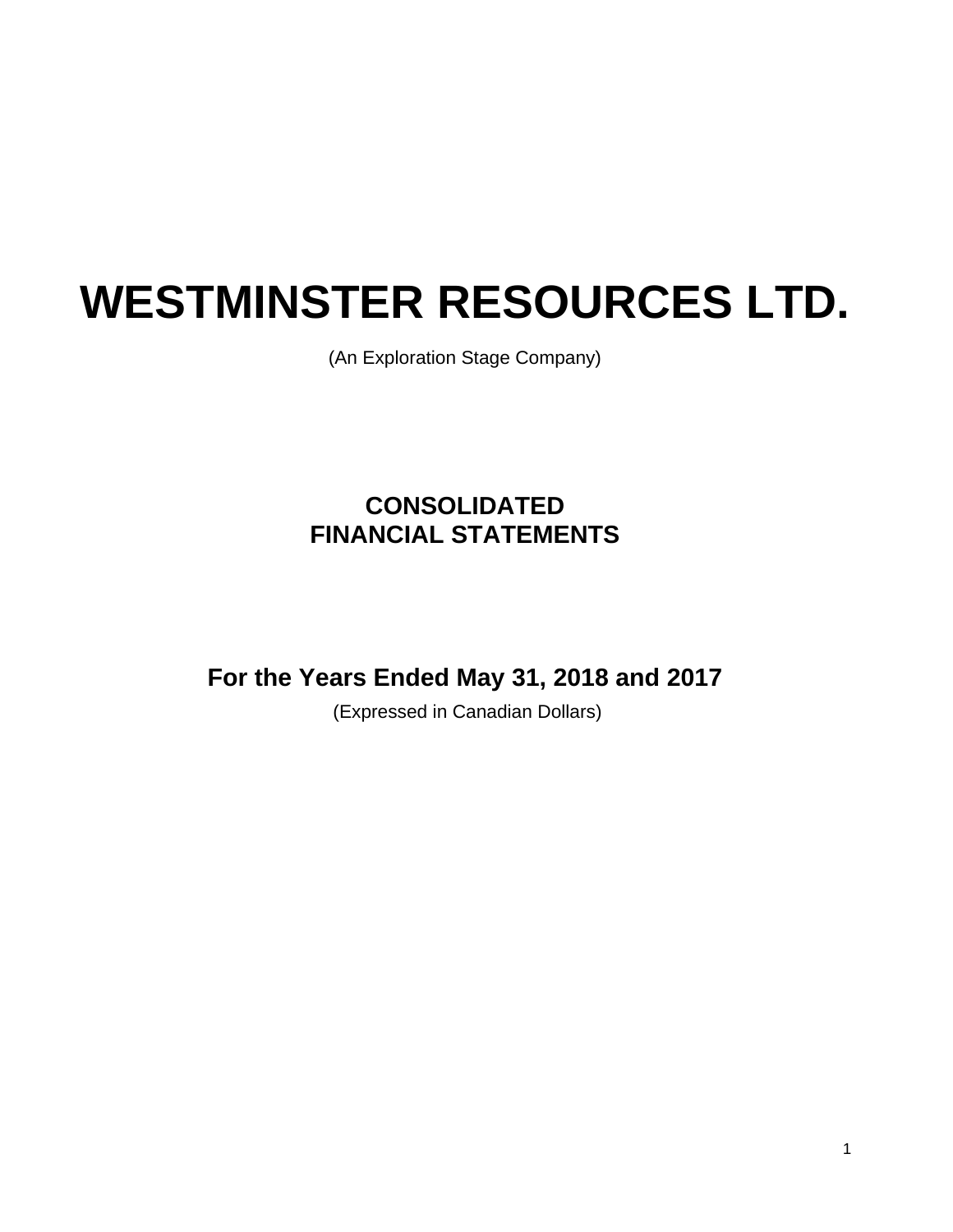

DALE MATHESON CARR-HILTON LABONTE LLP CHARTERED PROFESSIONAL ACCOUNTANTS

#### **INDEPENDENT AUDITOR'S REPORT**

To the Shareholders of Westminster Resources Ltd.

We have audited the accompanying consolidated financial statements of Westminster Resources Ltd., which comprise the consolidated statement of financial position as at May 31, 2018 and 2017, and the consolidated statement of comprehensive loss, changes in shareholders equity and cash flows for the year then ended, and a summary of significant accounting policies and other explanatory information.

#### **Management's Responsibility for the Consolidated Financial Statements**

Management is responsible for the preparation and fair presentation of these consolidated financial statements in accordance with International Financial Reporting Standards, and for such internal control as management determines is necessary to enable the preparation of consolidated financial statements that are free from material misstatement, whether due to fraud or error.

#### **Auditor's Responsibility**

Our responsibility is to express an opinion on these consolidated financial statements based on our audits. We conducted our audits in accordance with Canadian generally accepted auditing standards. Those standards require that we comply with ethical requirements and plan and perform the audit to obtain reasonable assurance about whether the consolidated financial statements are free from material misstatement.

An audit involves performing procedures to obtain audit evidence about the amounts and disclosures in the consolidated financial statements. The procedures selected depend on the auditor's judgment, including the assessment of the risks of material misstatement of the consolidated financial statements, whether due to fraud or error. In making those risk assessments, the auditor considers internal control relevant to the entity's preparation and fair presentation of the consolidated financial statements in order to design audit procedures that are appropriate in the circumstances, but not for the purpose of expressing an opinion on the effectiveness of the entity's internal control. An audit also includes evaluating the appropriateness of accounting policies used and the reasonableness of accounting estimates made by management, as well as evaluating the overall presentation of the consolidated financial statements.

We believe that the audit evidence we have obtained in our audits is sufficient and appropriate to provide a basis for our audit opinion.

#### **Opinion**

In our opinion, the consolidated financial statements present fairly, in all material respects, the financial position of Westminster Resources Ltd. as at May 31, 2018 and 2017 and its financial performance and its cash flows for the years then ended in accordance with International Financial Reporting Standards.

#### **Emphasis of Matter**

Without qualifying our opinion, we draw attention to Note 1 in the consolidated financial statements which describes certain conditions that indicate the existence of a material uncertainty that may cast significant doubt about Westminster Resources Ltd.'s ability to continue as a going concern.

wa

DALE MATHESON CARR-HILTON LABONTE LLP CHARTERED PROFESSIONAL ACCOUNTANTS

Vancouver, Canada September 28, 2018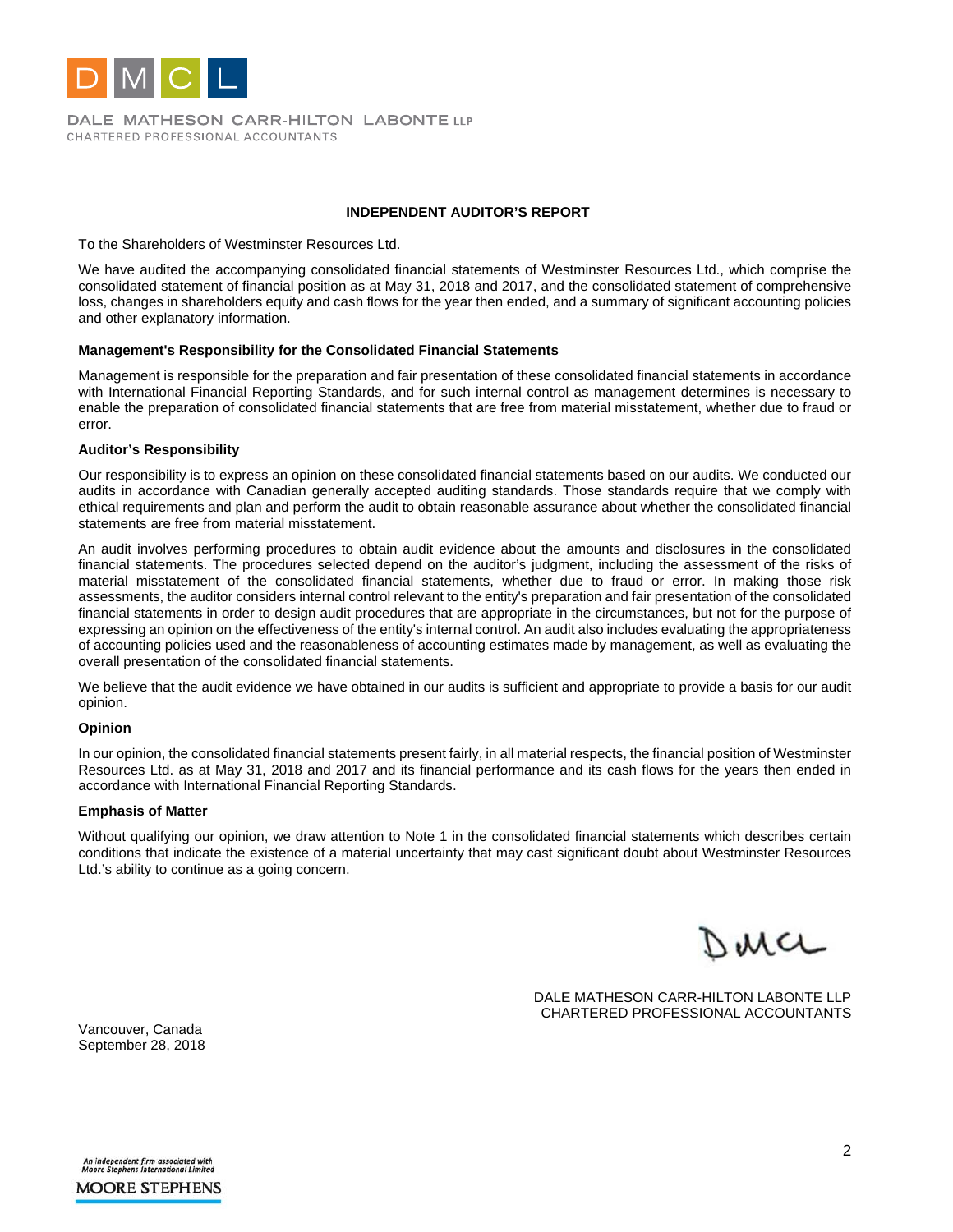**Consolidated Statements of Financial Position** 

(Expressed in Canadian Dollars)

| May 31, 2018<br>May 31, 2017<br>- \$ -<br><b>ASSETS</b><br><b>Current</b><br>Cash<br>486,879<br>Amounts receivable (Notes 9 and 10)<br>216,735 | - \$ -<br>11,410<br>28,571 |
|------------------------------------------------------------------------------------------------------------------------------------------------|----------------------------|
|                                                                                                                                                |                            |
|                                                                                                                                                |                            |
|                                                                                                                                                |                            |
|                                                                                                                                                |                            |
|                                                                                                                                                |                            |
| 6,824<br>Prepaid expenses                                                                                                                      | 21,436                     |
| 710,438                                                                                                                                        | 61,417                     |
| <b>Non-current</b>                                                                                                                             |                            |
| Deposits (Note 5)<br>57,710                                                                                                                    | 44,866                     |
| Equipment and leaseholds (Note 6)<br>21,231                                                                                                    | 26,334                     |
| Exploration and evaluation assets (Note 7)<br>1,877,502<br>2,399,651                                                                           |                            |
| <b>Total Assets</b><br>2,666,881<br>2,532,268                                                                                                  |                            |
|                                                                                                                                                |                            |
| <b>LIABILITIES AND SHAREHOLDERS' EQUITY</b>                                                                                                    |                            |
| <b>Current liabilities</b>                                                                                                                     |                            |
| Accounts payable (Note 10)<br>120,193                                                                                                          | 120,450                    |
| <b>Accrued liabilities</b><br>146,830                                                                                                          |                            |
| <b>Total liabilities</b><br>267,023                                                                                                            | 120,450                    |
|                                                                                                                                                |                            |
| Shareholders' equity                                                                                                                           |                            |
| Share capital (Note 8)<br>19,843,106<br>17,920,372                                                                                             |                            |
| Subscription funds received                                                                                                                    | (24,000)                   |
| Reserves (Note 8)<br>1,911,454<br>2,289,468                                                                                                    |                            |
| <b>Deficit</b><br>(19, 732, 716)<br>(17, 396, 008)                                                                                             |                            |
| Total shareholders' equity<br>2,399,858<br>2,411,818                                                                                           |                            |
| Total liabilities and shareholders' equity<br>2,666,881<br>2,532,268                                                                           |                            |

Going Concern – Note 1 Commitments – Note 13 Subsequent events – Note 15

Approved on behalf of the Board of Directors:

| "Glen Indra" |
|--------------|
| Glen Indra.  |
| Director     |

*"Glen MacDonald"*  Glen MacDonald, **Director**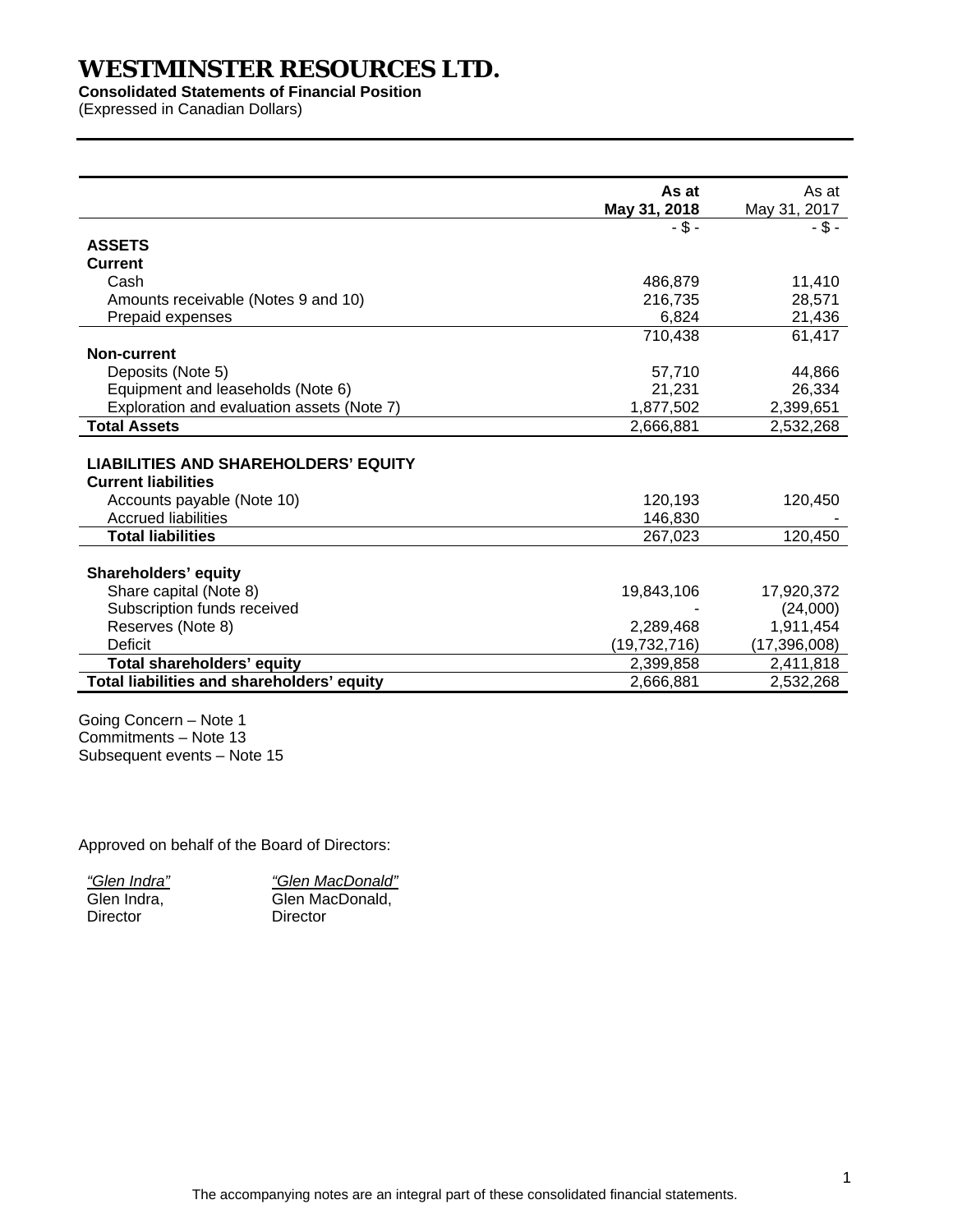**Consolidated Statements of Comprehensive Loss** 

(Expressed in Canadian Dollars)

|                                                          | Year ended May 31, |            |  |
|----------------------------------------------------------|--------------------|------------|--|
|                                                          | 2018               | 2017       |  |
|                                                          | $-$ \$ -           | $-$ \$ -   |  |
| <b>Expenses</b>                                          |                    |            |  |
| Accounting, audit, and legal                             | 77,916             | 38,858     |  |
| Amortization (Note 6)                                    | 8,127              | 5,954      |  |
| Bank charges and interest                                | 874                | 7,969      |  |
| Conferences and investor relations                       | 91,756             | 159,174    |  |
| Consulting fees (Note 10)                                | 787,266            | 345,625    |  |
| Management fees (Note 10)                                | 107,300            | 132,000    |  |
| Office (Note 10)                                         | 108,276            | 64,828     |  |
| Regulatory and filing fees                               | 14,719             | 17,873     |  |
| Share based payments (Note 8)                            | 320,813            |            |  |
| Travel and entertainment                                 | 28,073             | 16,739     |  |
|                                                          | (1,545,120)        | (789, 020) |  |
| <b>Other items</b>                                       |                    |            |  |
| Gain on settlement of accounts payable (Note 8)          |                    | 603,099    |  |
| Foreign exchange gain (loss)                             | 66,662             | (10, 388)  |  |
| Impairment of exploration and evaluation assets (Note 7) | (858, 384)         |            |  |
| Interest income                                          | 134                | 234        |  |
| Write off of value added tax receivable (Note 9)         |                    | (148, 937) |  |
| Net and comprehensive loss                               | (2,336,708)        | (345, 012) |  |
|                                                          |                    |            |  |
| Basic and diluted loss per share                         | (0.10)             | (0.07)     |  |
| Weighted average shares outstanding - basic and diluted  | 23,511,289         | 4,616,493  |  |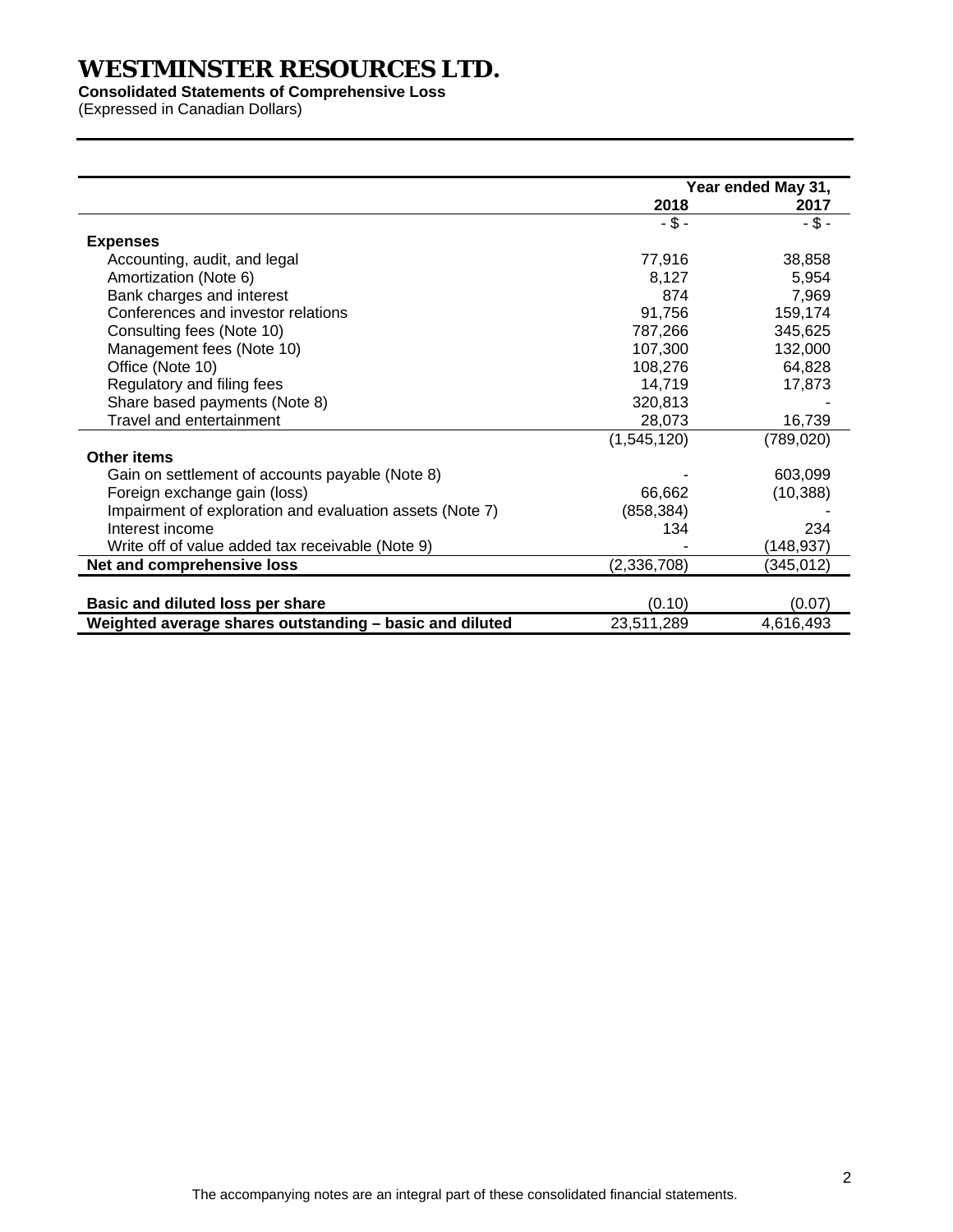**Consolidated Statements of Changes in Shareholders' Equity**  (Expressed in Canadian Dollars)

|                                                                     | Share capital       |            |           |                                     |                |                                 |
|---------------------------------------------------------------------|---------------------|------------|-----------|-------------------------------------|----------------|---------------------------------|
|                                                                     | Number of<br>shares | Amount     | Reserves  | Subscription<br>funds<br>receivable | Deficit        | Total<br>shareholders<br>equity |
|                                                                     |                     | -\$-       | $-$ \$ -  | $-5-$                               | $-$ \$ -       | $-5-$                           |
| Balance, May 31, 2016                                               | 3,995,329           | 16,412,005 | 1,911,454 |                                     | (17,050,996)   | 1,272,463                       |
| Shares issued for cash, net of share issuance costs (Note 8)        | 8,150,000           | 935,500    |           | (24,000)                            |                | 911,500                         |
| Shares issued for acquisition of exploration assets (Notes 7 and 8) | 50,000              | 35,000     |           |                                     |                | 35,000                          |
| Shares issued for stock options exercised (Note 8)                  | 205,000             | 102,500    |           |                                     | ۰              | 102,500                         |
| Shares issued for warrants exercised (Note 8)                       | 178,500             | 178,500    |           |                                     | ۰              | 178,500                         |
| Shares issued for debt (Note 8)                                     | 026,666.            | 256,867    |           |                                     |                | 256,867                         |
| Net loss                                                            |                     |            |           |                                     | (345,012)      | (345, 012)                      |
| Balance, May 31, 2017                                               | 13,605,495          | 17,920,372 | 1,911,454 | (24,000)                            | (17,396,008)   | 2,411,818                       |
|                                                                     |                     |            |           |                                     |                |                                 |
| Shares issued for cash, net of share issuance costs (Note 8)        | 11,715,000          | 1,922,734  | 57,201    | 24,000                              |                | 2,003,935                       |
| Share-based payments (Note 8)                                       |                     |            | 320,813   |                                     |                | 320,813                         |
| Net loss                                                            |                     |            |           |                                     | (2,336,708)    | (2,336,708)                     |
| Balance, May 31, 2018                                               | 25,320,495          | 19,843,106 | 2,289,468 |                                     | (19, 732, 716) | 2,399,858                       |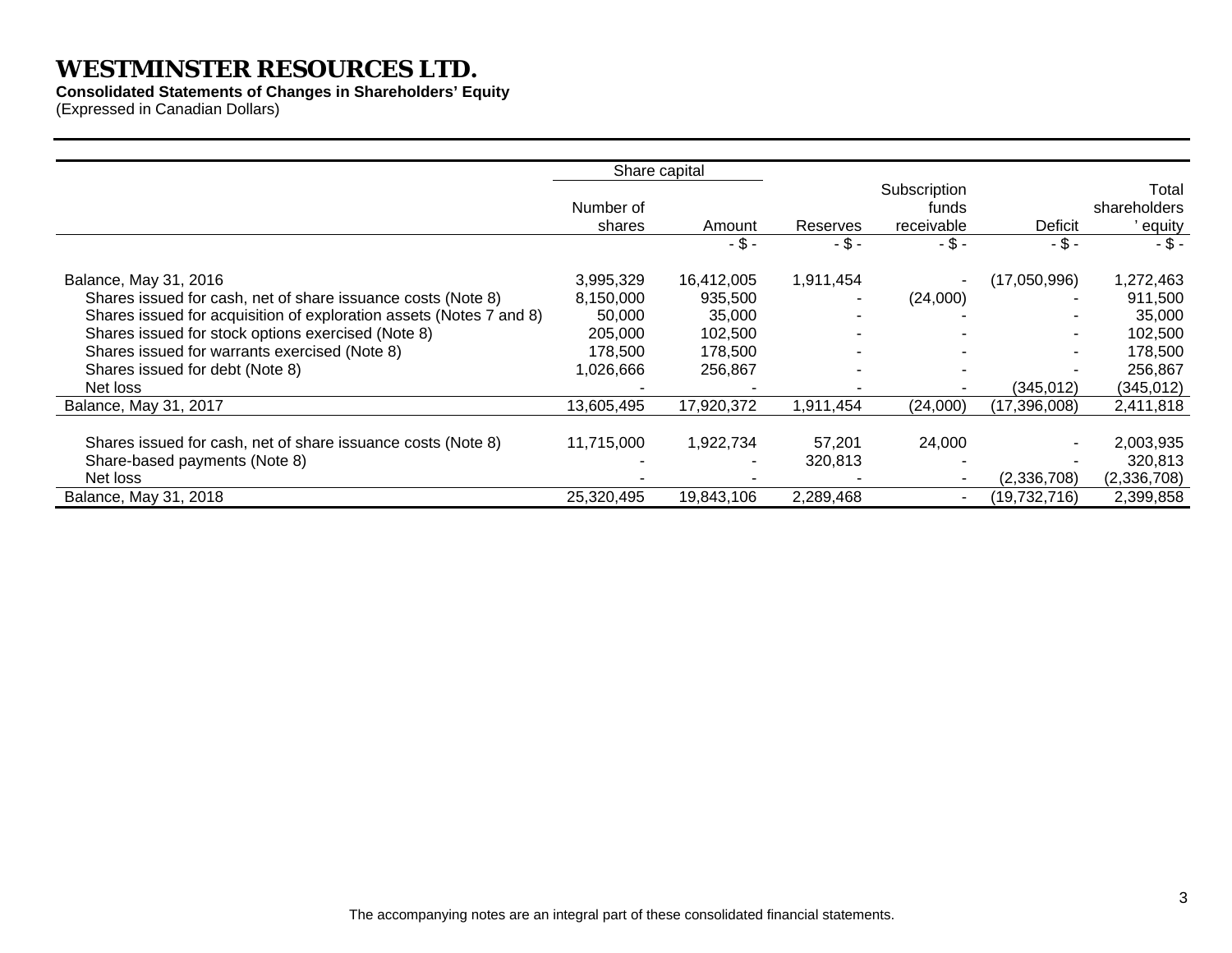**Consolidated Statements of Cash Flows** 

(Expressed in Canadian Dollars)

|                                                   | Year ended May, 31 |                   |
|---------------------------------------------------|--------------------|-------------------|
|                                                   | 2018               | 2017              |
|                                                   | $-5-$              | $\overline{\$}$ - |
| Cash used in operations                           |                    |                   |
| Net loss                                          | (2,366,708)        | (345, 012)        |
| Items not involving cash:                         |                    |                   |
| Amortization                                      | 8,127              | 5,954             |
| Gain on settlement of accounts payable            |                    | (603,099)         |
| Impairment of exploration and evaluation assets   | 858,384            |                   |
| Share-based payments                              | 320,813            |                   |
| Change in non-cash working capital items:         |                    |                   |
| Amounts receivable                                | (188, 164)         | 153,395           |
| Prepaid expenses and deposits                     | 1,768              | 4,843             |
| Accounts payable and accrued liabilities          | 136,759            | (465, 293)        |
| Net cash used in operating activities             | (1, 199, 021)      | (1, 249, 212)     |
|                                                   |                    |                   |
| <b>Investing activities</b>                       |                    |                   |
| Purchase of equipment and leaseholds              | (3,024)            |                   |
| Expenditures on exploration and evaluation        | (326, 421)         | (88, 305)         |
| Net cash used in investing activities             | (329, 445)         | (88, 305)         |
| <b>Financing activities</b>                       |                    |                   |
| Issuance of common shares for cash                | 2,050,900          | 954,000           |
| Exercise of warrants for cash                     |                    | 178,500           |
| Share issue costs                                 | (46, 965)          | (42,500)          |
| Options exercised                                 |                    | 102,500           |
| Net cash provided by financing activities         | 2,003,935          | 1,192,500         |
|                                                   |                    |                   |
| Change in cash                                    | 475,469            | (145, 017)        |
| Cash, beginning of year                           | 11,410             | 156,427           |
| Cash, ending of year                              | 486,879            | 11,410            |
|                                                   |                    |                   |
| Supplemental cash flow information                |                    |                   |
| Fair value of finders warrants issued             | (57, 201)          |                   |
| Shares issued for debt settlement                 |                    | 256,867           |
| Shares issued for acquisition of mineral property |                    | 35,000            |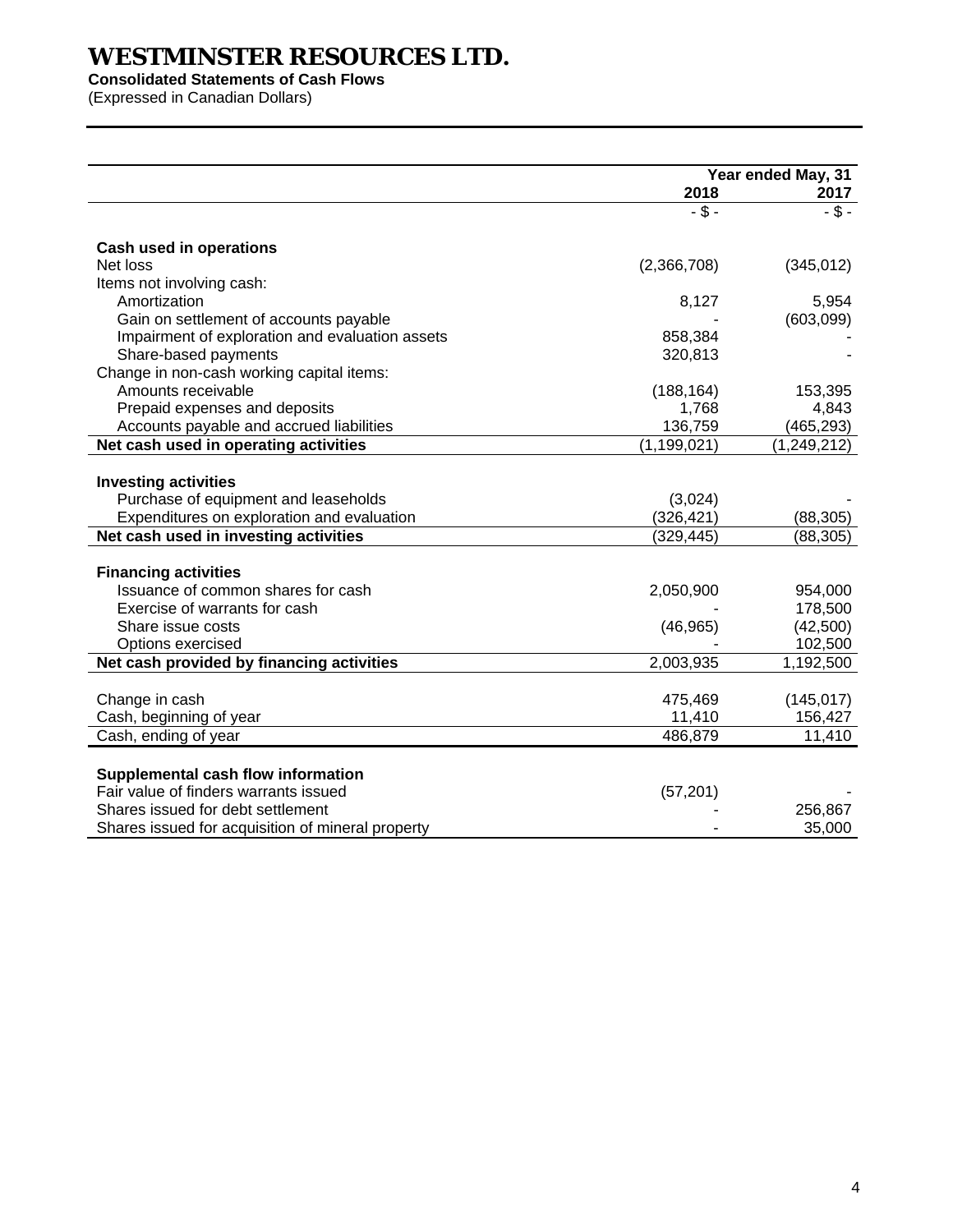For the years ended May 31, 2018 and 2017 (Expressed in Canadian Dollars)

### **1. Nature of Operations and Going Concern**

Westminster Resources Ltd. *(an Exploration Stage Company)* was incorporated under the *Business Corporations Act* of British Columbia, Canada on December 1, 2005 and maintains its corporate head office at Suite 1100 - 595 Howe Street, Vancouver, British Columbia, V6C 2T5. The Company's common shares are listed on the TSX Venture Exchange (TSX.V: WMR) in Canada. Westminster Resources Ltd. and its subsidiaries (collectively referred to as the "Company" or "Westminster") are principally engaged in the acquisition, exploration, and development of mineral properties as described herein.

These consolidated financial statements have been prepared on a going concern basis, which presumes the realization of assets and discharge of liabilities in the normal course of business for the foreseeable future. However, there are factors that management has identified that may cast significant doubt on the entities ability to continue as a going concern.

For the year ended May 31, 2018, the Company reported a net loss of \$2,336,708 (2017– \$345,012) and an accumulated deficit of \$19,732,716 (2017 - \$17,396,008). As at May 31, 2018, the Company had working capital of \$443,415 (2017 – working capital deficiency of \$59,033). The Company has no source of operating cash flow and relies on issuances of equity to finance operations, including exploration of its exploration and evaluation ("E&E") assets.

The ability of the Company to continue as a going concern and meet its commitments as they become due, including completion of the acquisition, exploration and development of its E&E assets, is dependent on the Company's ability to obtain the necessary financing. Management is planning to raise additional capital to finance operations and expected growth, if necessary, or alternatively to dispose of its interests in certain properties. The outcome of these matters cannot be predicted at this time. If the Company is unable to obtain additional financing, the Company may be unable to continue as a going concern.

The business of mining exploration involves a high degree of risk and there is no assurance that current exploration projects will result in future profitable mining operations. The Company has significant cash requirements to meet its administrative overhead, pay its liabilities and maintain its E&E assets. The recoverability of amounts shown for E&E assets is dependent on several factors. These include the discovery of economically recoverable reserves, the ability of the Company to obtain the necessary financing to complete the development of these properties and future profitable production or proceeds from disposition of E&E assets.

These consolidated financial statements have been prepared in accordance with International Financial Reporting Standards ("IFRS") applicable to a going concern. Accordingly, they do not give effect to adjustments that may be necessary should the Company be unable to continue as a going concern, and therefore, be required to realize its assets and liquidate its liabilities and commitments in other than the normal course of business.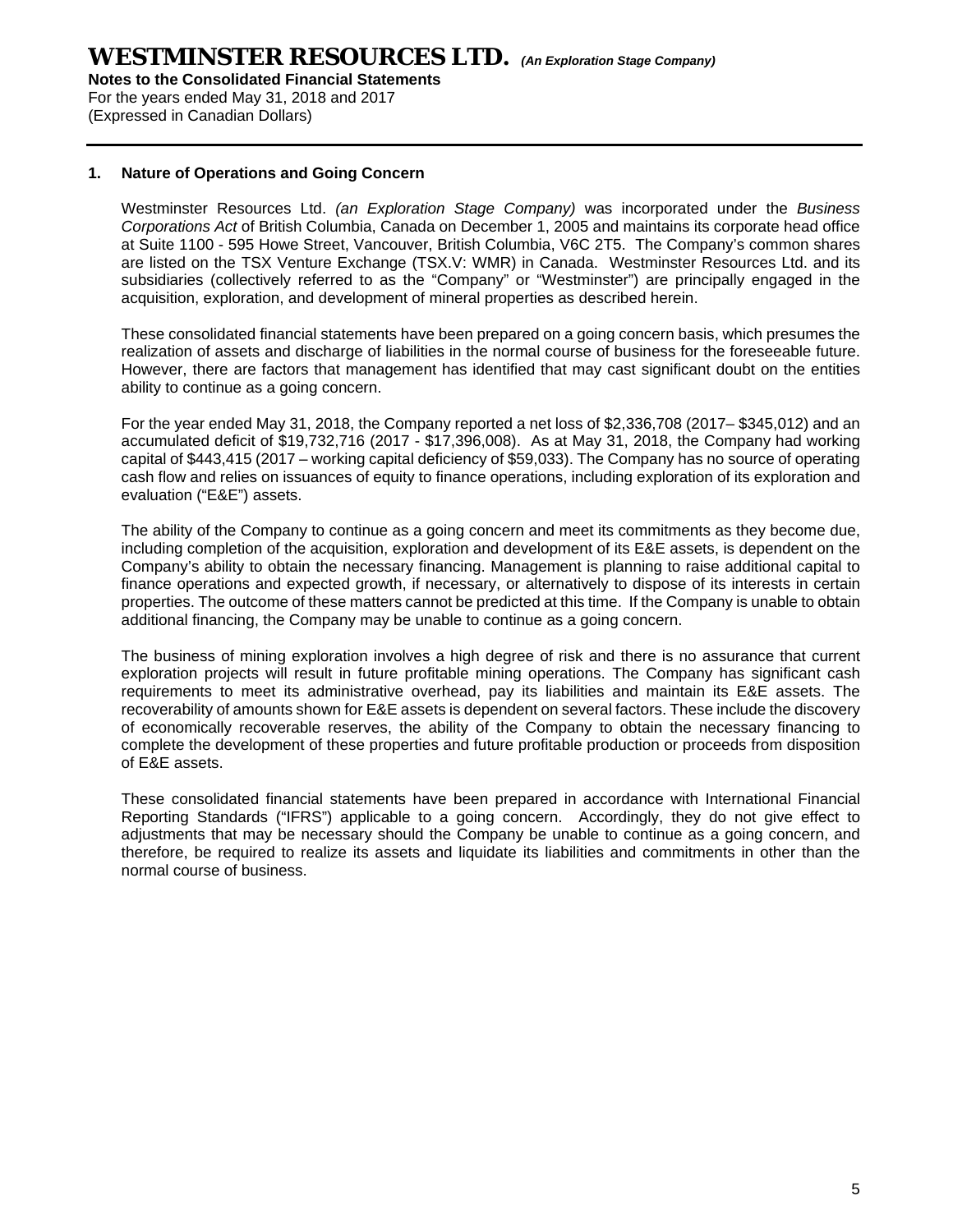**Notes to the Consolidated Financial Statements**  For the years ended May 31, 2018 and 2017

(Expressed in Canadian Dollars)

### **2. Basis of Presentation**

a) Statement of Compliance

The consolidated financial statements are prepared in accordance with IFRS, as issued by the International Accounting Standards Board ("IASB"). The consolidated financial statements were authorized for issue by the Board of Directors on September 28, 2018.

b) Basis of Consolidation

These consolidated financial statements include the accounts of the Company and its wholly owned Mexican subsidiaries, Minera Westminster, S.A. de C.V. ("Minera Westminster") and Servicios Westminster, S.A. de C.V. ("Servicios Westminster"). All significant intercompany balances and transactions have been eliminated upon consolidation.

Subsidiaries are all entities over which the Company has control. The Company controls an entity when the Company is exposed to, or had rights to, variable returns from its involvement with the entity and has the ability to affect those returns through its power over the entity.

c) Basis of Measurement

These consolidated financial statements have been prepared on a historical cost basis, except for financial instruments classified as fair value through profit or loss ("FVTPL") or available-for-sale, which are stated at their fair value. In addition, these consolidated financial statements have been prepared using the accrual basis of accounting, except for cash flow information.

The consolidated financial statements are presented in Canadian dollars, which is also the Company's and its subsidiaries functional currency.

d) Sources of Estimation Uncertainty

Significant assumptions about the future and the other sources of estimation uncertainty that management has made at the statement of financial position date, that could result in a material adjustment to the carrying amounts of assets and liabilities, in the event that actual results differ from the assumptions made, relate to, but are not limited to, the following:

(i) Realization of mineral property interests

The Company assesses its E&E assets for possible impairment if there are events or changes in circumstances that indicate that carrying values of assets may not be recoverable, at each reporting period. The assessment of any impairment of E&E asset is dependent upon estimates of recoverable amounts that take into account factors such as reserves, economic and market conditions, timing of cash flows and useful lives of assets and their related salvage values.

(ii) Site restoration obligations

Provisions are recorded when a present legal or constructive obligation exists as a result of past events where it is possible that an outflow of resources embodying economic benefits will be required to settle the obligation and a reliable estimate of the amount of obligation can be made.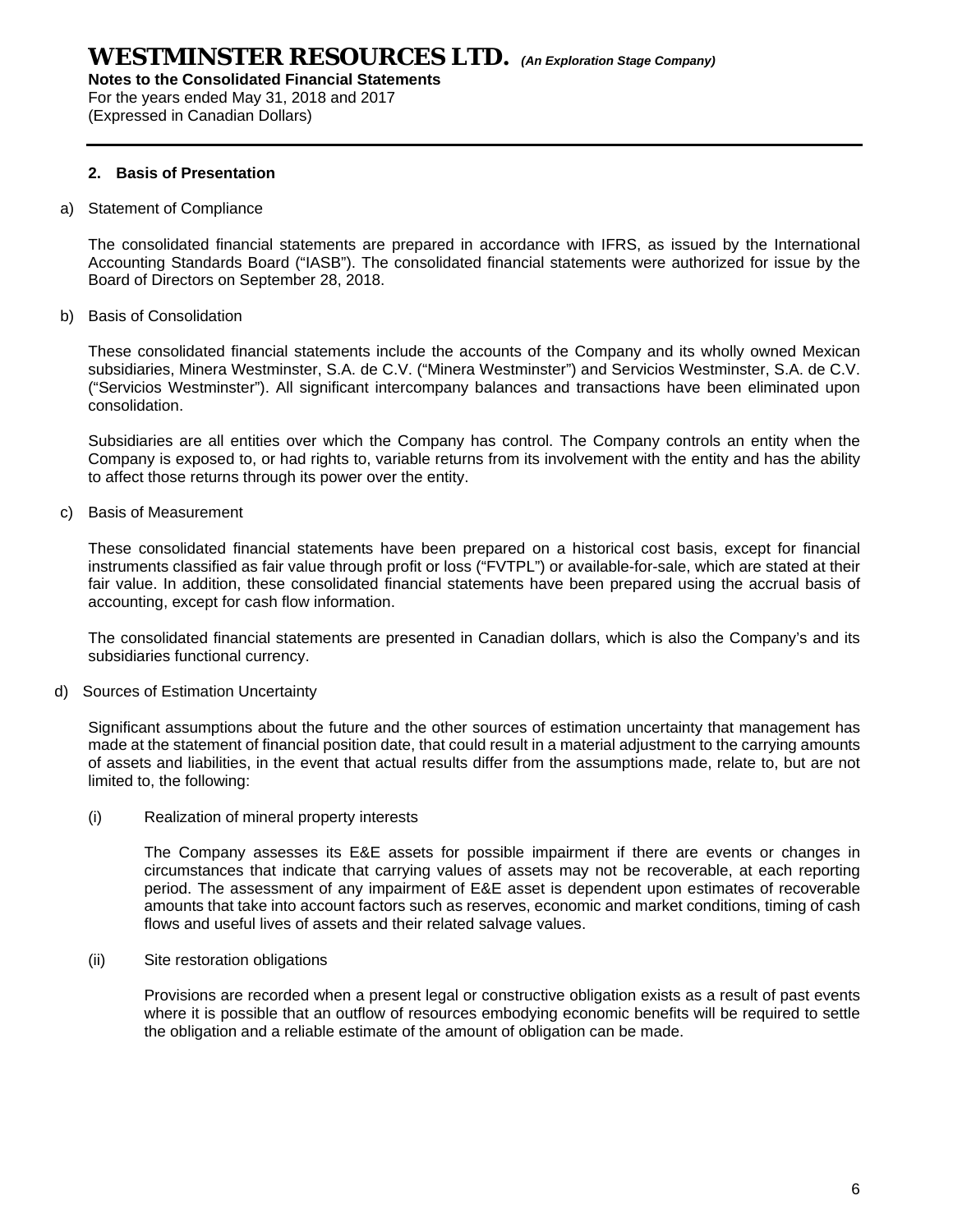For the years ended May 31, 2018 and 2017 (Expressed in Canadian Dollars)

### **2. Basis of Presentation** (continued)

Restoration liabilities include an estimate of the future cost associated with the reclamation of the property and equipment, discounted to its present value, and capitalized as part of the cost of assets. The estimated costs are based on the present value of the expenditure expected to be incurred. Changes in the discount rate, estimated timing of reclamation costs, or cost estimates are dealt with prospectively by recording a change in estimate, and corresponding adjustment to equipment. The accretion on the reclamation provision is included in the reclamation liability.

As at May 31, 2018, the Company is not aware of any existing environmental obligations related to any of its current or former properties that may result in a liability to the Company.

(iii) Valuation of share-based payments

The Company uses the Black-Scholes Option Pricing Model for valuation of share-based payments. Option pricing models require the input of subjective assumptions including expected price volatility, interest rate and forfeiture rate. Changes in the input assumptions could materially affect the fair value estimate and the Company's earnings and equity reserves, and therefore the existing models do not necessarily provide an accurate single measure of the actual fair value of the Company's stock options granted and warrants.

(iv) Income taxes

In assessing the probability of realizing income tax assets, management makes estimates related to expectations of future taxable income, applicable tax opportunities, expected timing of reversals of existing temporary differences and likelihood that tax positions taken will be sustained upon examination by applicable tax authorities. In making its assessments, management gives additional weight to positive and negative evidence that can be objectively verified. Changes in economic conditions, metal prices and other factors could result in revisions to the estimates of the benefits to be realized or the timing of utilizing losses.

d) Critical Accounting Judgments

Significant judgments about the future and other sources of judgment uncertainty that management has made at the statements of financial position date, that could result in a material adjustment to the carrying amounts of assets and liabilities, in the event that actual results differ from judgments made, relate to, but are not limited to, the following:

(i) Impairment assessment

The Company assesses its exploration and evaluation assets for possible impairment if there are events or changes in circumstances that indicate that carrying values of the assets may not be recoverable, at each reporting period. The assessment of any impairment of equipment and exploration and evaluation assets is dependent upon estimates of recoverable amounts that take into account factors such as reserves, economic and market conditions, timing of cash flows, and the useful lives of assets and their related salvage values.

(ii) Recoverability of amounts receivable

The balance in amounts receivable includes value added taxes to be recovered in Mexico. At each financial position reporting date, the carrying amounts of the Company's amounts receivable are reviewed to determine whether there is any indication that those assets are impaired. The Company uses judgment in determining whether there are facts and circumstances suggesting that the carrying amounts of its amounts receivable may exceed the recoverable amount.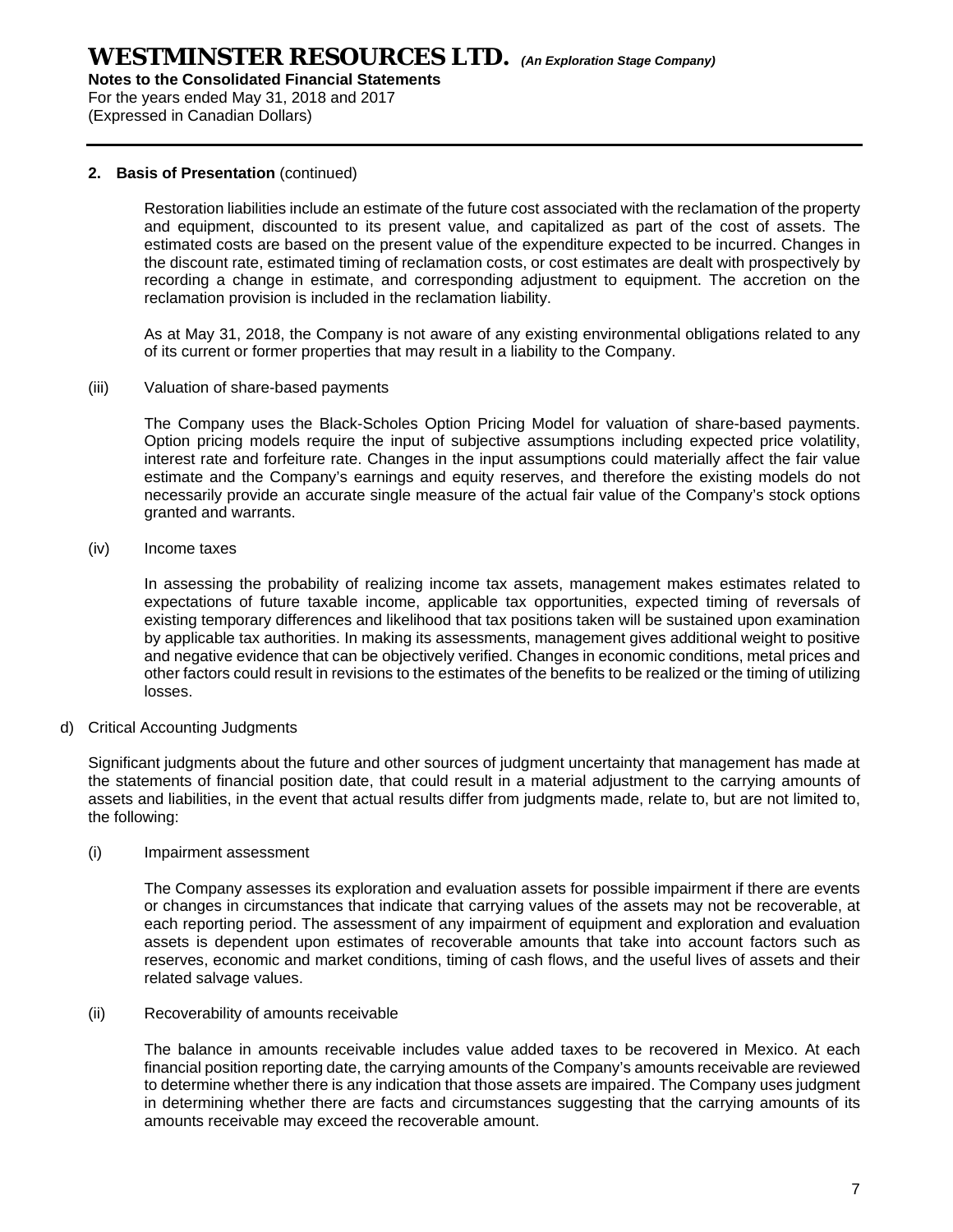**Notes to the Consolidated Financial Statements** 

For the years ended May 31, 2018 and 2017 (Expressed in Canadian Dollars)

### **2. Basis of Presentation** (continued)

- e) Critical Accounting Judgments (continued)
	- (iii) Assessment of going concern

The assessment of the Company's ability to continue as a going concern and to raise sufficient funds to pay for its ongoing operating expenditures, meet its liabilities for the ensuing year, and to fund planned and contractual exploration programs, involves significant judgment based on historical experience and other factors, including expectation of future events that are believed to be reasonable under the circumstances**.** 

### (v) Assessment of functional currency

The Company uses judgment in determining its functional currency. International Accounting Standards ("IAS") 21 *The Effects of Changes in Foreign Exchange Rates* defines the functional currency as the currency of the primary economic environment in which an entity operates. IAS 21 requires the determination of functional currency to be performed on an entity by entity basis, based on various primary and secondary factors. In identifying the functional currency of the parent and of its subsidiaries, management considered the currency that mainly influences the cost of undertaking the business activities in each jurisdiction in which the Company operates.

### **3. Significant Accounting Policies**

The accounting policies set out below have been applied consistently to all periods presented in these financial statements. The financial statements, in management's opinion, have been properly prepared using judgment with reasonable limits of materiality and within the framework of the significant accounting policies summarized below.

a) Financial Instruments

#### Financial Assets

All financial assets are initially recorded at fair value and designated upon inception into one of the following four categories: held-to-maturity, available-for-sale, loans and receivables or FVTPL.

Financial assets classified as FVTPL are measured at fair value with unrealized gains and losses recognized through profit or loss. Regular way purchases and sales of FVTPL financial assets are accounted for at trade date. The Company has classified its cash as FVTPL.

Financial assets classified as held-to-maturity are initially recognized at fair value and subsequently are measured at amortized cost using the effective interest rate method. Any changes to the carrying amount, including impairment losses, are recognized through profit or loss. The Company has classified its deposits as held-tomaturity.

Financial assets classified as available-for-sale are measured at fair value with unrealized gains and losses recognized in other comprehensive income/loss, except for losses in value that are considered other than temporary. The Company has no assets classified as available-for-sale.

Financial assets classified as loans and receivables are non-derivative financial assets with fixed or determinable payments that are not quoted in an active market. They are classified as current assets or non-current assets based on their maturity date. Loans and receivables are initially recognized at fair value and subsequently carried at amortized cost less any impairment. The Company has no assets classified as loans and receivables.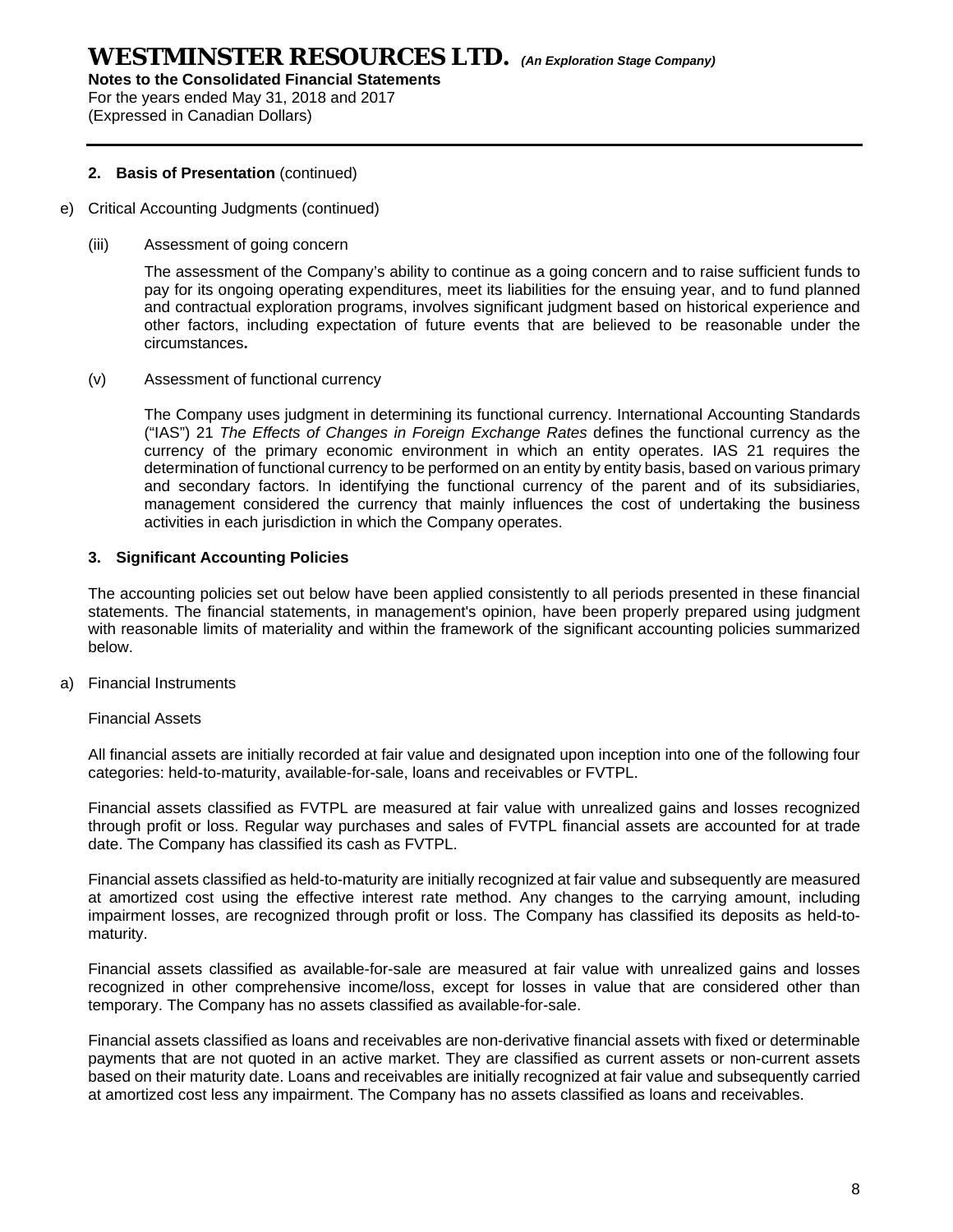**Notes to the Consolidated Financial Statements** 

For the years ended May 31, 2018 and 2017 (Expressed in Canadian Dollars)

### **3. Significant Accounting Policies** (continued)

Transaction costs associated with FVTPL financial assets are expensed as incurred, while transaction costs associated with all other financial assets are included in the initial carrying amount of the asset.

### Financial Liabilities

All financial liabilities are initially recorded at fair value and designated upon inception as financial liabilities at FVTPL or other financial liabilities.

Financial liabilities classified as other financial liabilities are initially recognized at fair value less directly attributable transaction costs. After initial recognition, other financial liabilities are subsequently measured at amortized cost using the effective interest method. The effective interest method is a method of calculating the amortized cost of a financial liability and allocating interest expense over the relevant period. The effective interest rate is the rate that exactly discounts estimated future cash payments through the expected life of the financial liability, or, where appropriate, a shorter period. The Company's accounts payable are classified as other financial liabilities.

Financial liabilities classified as FVTPL include financial liabilities held-for-trading and financial liabilities designated upon initial recognition as FVTPL. Derivatives, including separated embedded derivatives are also classified as held-for-trading unless they are designated as effective hedging instruments. Fair value changes on financial liabilities classified as FVTPL are recognized through profit or loss. The Company has not classified any financial liabilities as FVTPL.

### Fair Value Hierarchy

The Company categorizes financial instruments measured at fair value at one of three levels according to the reliability of the inputs used to estimate fair values. The fair value of financial assets and financial liabilities in Level 1 are determined by reference to quoted prices in active markets for identical assets and liabilities. Financial assets and financial liabilities in Level 2 are valued using inputs other than quoted prices for which all significant inputs are based on observable market data. Level 3 valuations are based on inputs that are not based on observable market data.

The Company's measurement of fair value of financial instruments as at May 31, 2018 in accordance with the fair value hierarchy is as follows:

|        | Total<br>ጥ<br>-ა | Level 1<br>ጦ<br>- ס | Level 2<br>-ა            | Level 3<br>-ა-           |
|--------|------------------|---------------------|--------------------------|--------------------------|
| Assets |                  |                     |                          |                          |
| Cash   | 486,879          | 486,879             | $\overline{\phantom{a}}$ | $\overline{\phantom{a}}$ |

The Company's measurement of fair value of financial instruments as at May 31, 2017 in accordance with the fair value hierarchy is as follows:

|        | Total<br>- ა | Level 1<br>$-$ \$ $-$ | Level <sub>2</sub><br>- ა - | Level 3<br>$-5-$ |
|--------|--------------|-----------------------|-----------------------------|------------------|
| Assets |              |                       |                             |                  |
| Cash   | 11,410       | 11.410                | $\sim$                      |                  |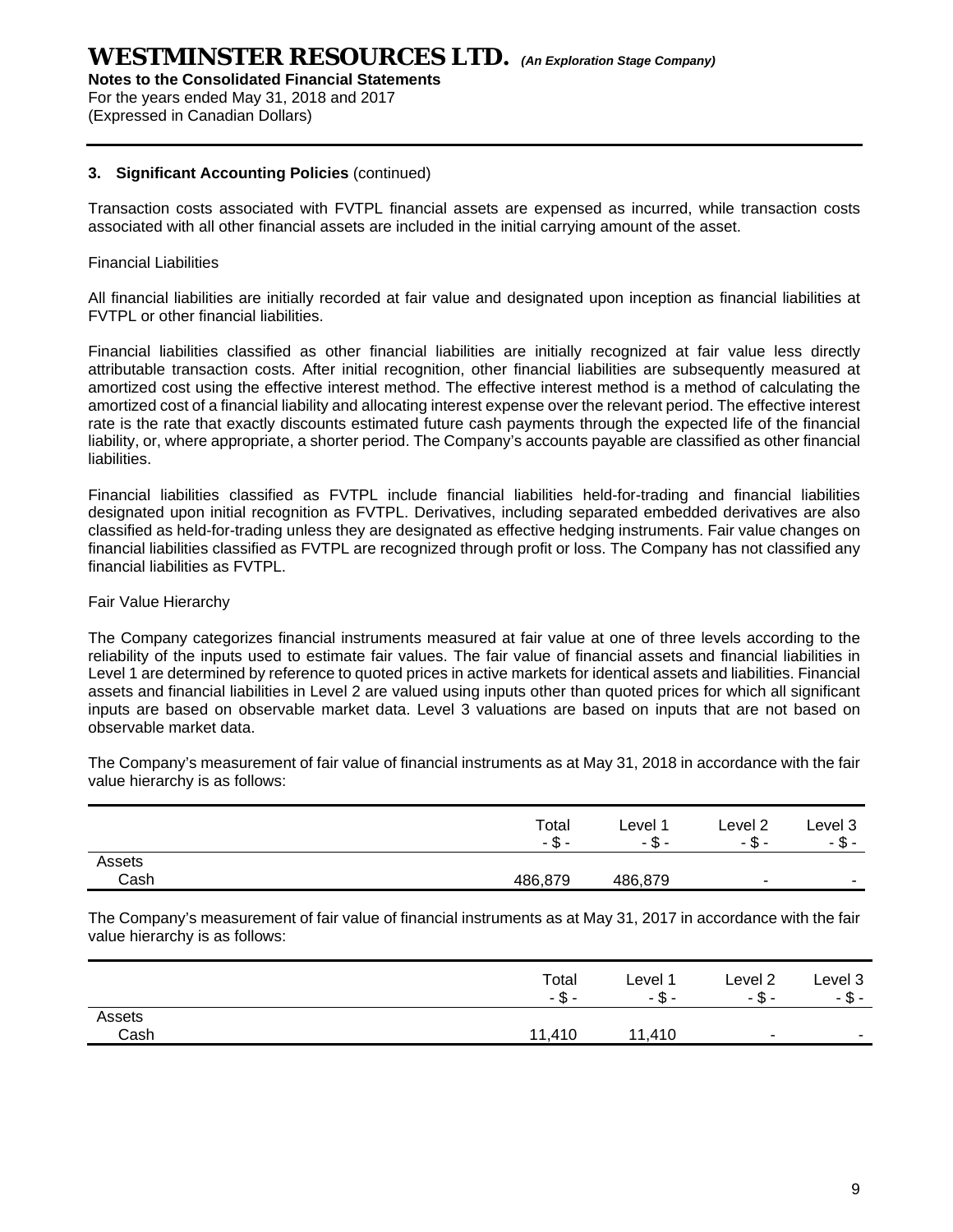**Notes to the Consolidated Financial Statements**  For the years ended May 31, 2018 and 2017

(Expressed in Canadian Dollars)

### **3. Significant Accounting Policies** (continued)

b) Cash Equivalents

Cash equivalents consist of bank deposits or highly liquid investments that are readily convertible to known amounts of cash with original maturities of 90 days or less and which are subject to an insignificant risk of change in value.

c) Exploration and Evaluation Assets

Once the legal right to explore a property has been acquired, costs directly related to E&E expenditures are recognized and capitalized, in addition to the acquisition costs. These direct expenditures include such costs as materials used, surveying costs, drilling costs and payments made to contractors during the exploration phase. Costs not directly attributable to E&E activities, including general and administrative overhead costs, are expensed in the period in which they occur.

From time to time, the Company may acquire or dispose of properties pursuant to the terms of option agreements. Due to the fact that options are exercisable entirely at the discretion of the optionee, the amounts payable or receivable are not recorded. Option payments are recorded as E&E assets or recoveries when the payments are made or received.

When a project is deemed to no longer have commercially viable prospects to the Company, E&E expenditures in respect of that project are deemed to be impaired. As a result, those E&E expenditures, in excess of estimated recoveries, are written off to profit or loss. The Company assesses E&E assets for impairment when facts and circumstances suggest that the carrying amount of an asset may exceed its recoverable amount.

d) Equipment

Equipment is recorded at cost, less accumulated amortization and accumulated impairment losses. These assets are amortized using the following annual rates:

| Office furniture and equipment | 30% declining-balance |
|--------------------------------|-----------------------|
| Computer equipment             | 45% declining-balance |
| Field equipment                | 15% declining-balance |

e) Impairment of Non-Financial Assets

At the end of each reporting period the carrying amounts of the assets are reviewed to determine whether there is any indication that those assets are impaired. Impairment is recognized when the carrying amount of an asset exceeds its recoverable amount. The recoverable amount is the greater of the asset's fair value less costs to sell and value in use. Fair value is determined as the amount that would be obtained from the sale of the asset in an arm's length transaction between knowledgeable and willing parties. The impairment loss is recognized in profit or loss for the period.

Where an impairment loss subsequently reverses, the carrying amount of the asset is increased to the revised estimate of its recoverable amount, but to an amount that does not exceed the carrying amount had no impairment loss been recognized. A reversal of an impairment loss is recognized in profit or loss.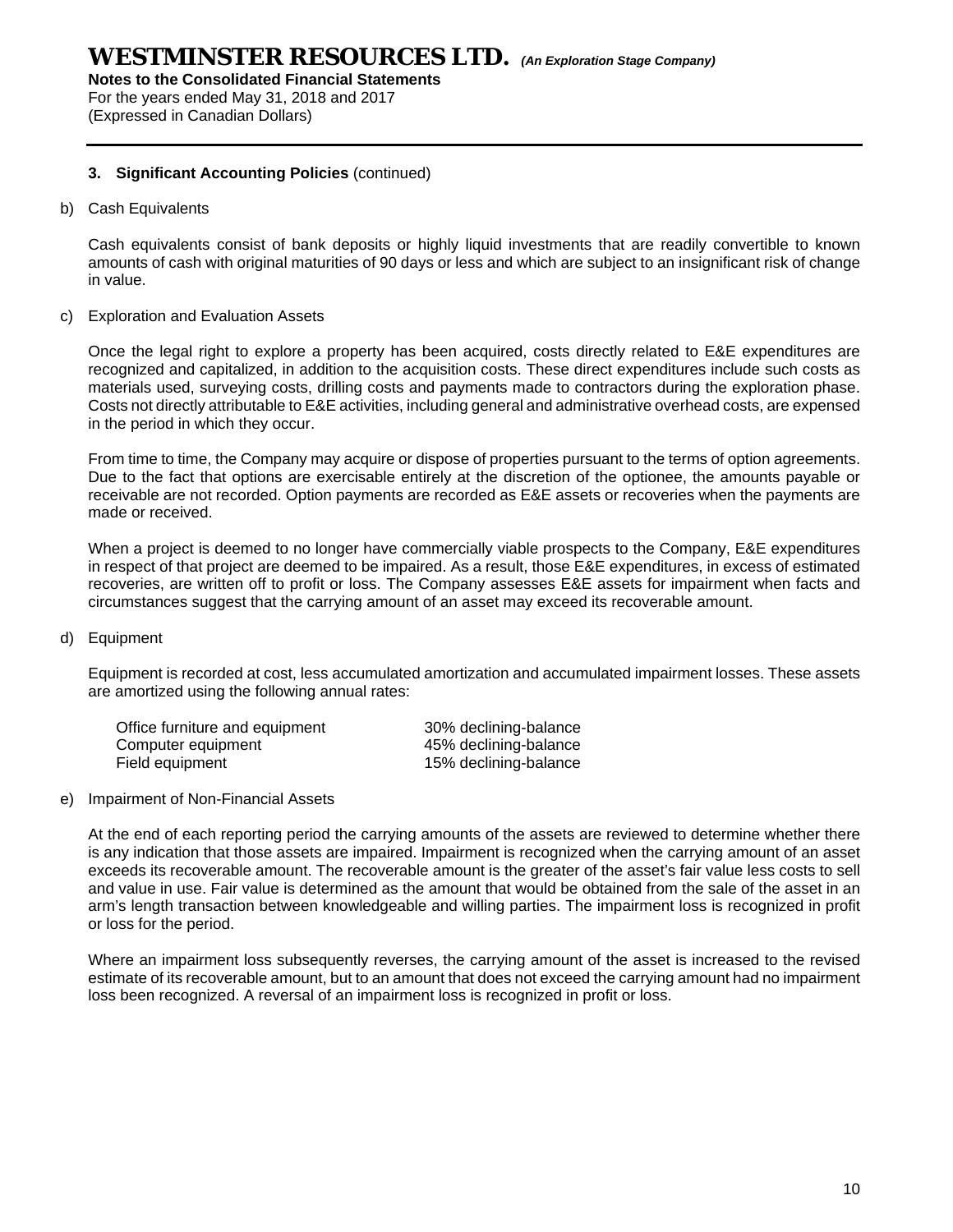**Notes to the Consolidated Financial Statements**  For the years ended May 31, 2018 and 2017

(Expressed in Canadian Dollars)

### **3. Significant Accounting Policies** (continued)

### f) Reclamation Obligations

The Company recognizes the fair value of a legal or constructive liability for a reclamation obligation in the period in which it is incurred and when a reasonable estimate of fair value can be made. The carrying amount of the related long-lived asset is increased by the same amount as the liability. Changes in the liability for a reclamation obligation due to the passage of time will be measured by applying an interest method of allocation. The amount will be recognized as an increase in the liability and a financing expense in the statement of comprehensive income/loss. Changes resulting from revisions to the timing or the amount of the original estimate of undiscounted cash flows are recognized as an increase or a decrease to the carrying amount of the liability and the related longlived asset.

g) Share Capital

Financial instruments issued by the Company are classified as equity only to the extent that they do not meet the definition of a financial liability or financial asset. The Company's common shares, share warrants and options are classified as equity instruments. Incremental costs directly attributable to the issue of new shares or options are recognized as a deduction from equity.

h) Valuation of Equity Units Issued in Private Placements

Proceeds received on the issuance of units, consisting of common shares and warrants, are first allocated to the fair value of the common shares with any residual value then allocated to warrants. The fair value of the common shares is determined by the closing quoted bid price on the issue date. The balance, if any, is allocated to the attached warrants and recorded in reserves.

i) Share-based Payments

Where equity-settled share options are awarded to employees, the fair value of the options at the date of grant is recognized in profit or loss over the vesting period. Performance vesting conditions are taken into account by adjusting the number of equity instruments expected to vest at each reporting date so that, ultimately, the cumulative amount recognized over the vesting period is based on the number of options that eventually vest. Non-vesting conditions and market vesting conditions are factored into the fair value of the options granted. As long as all other vesting conditions are satisfied, a charge is made irrespective of whether these vesting conditions are satisfied. The cumulative expense is not adjusted for failure to achieve a market vesting condition or where a non-vesting condition is not satisfied.

Where the terms and conditions of options are modified before they vest, the increase in the fair value of the options, measured immediately before and after the modification, is also charged to the profit or loss over the remaining vesting period.

Where equity instruments are granted to non-employees, they are recorded at the fair value of the goods or services received in profit or loss, unless they are related to the issuance of shares. Amounts related to the issuance of shares are recorded as a reduction of share capital. When the value of goods or services received in exchange for the share-based payment cannot be reliably estimated, the fair value is measured by use of a valuation model.

The expected life used in the model is adjusted, based on management's best estimate, for the effects of nontransferability, exercise restrictions and behavioural considerations.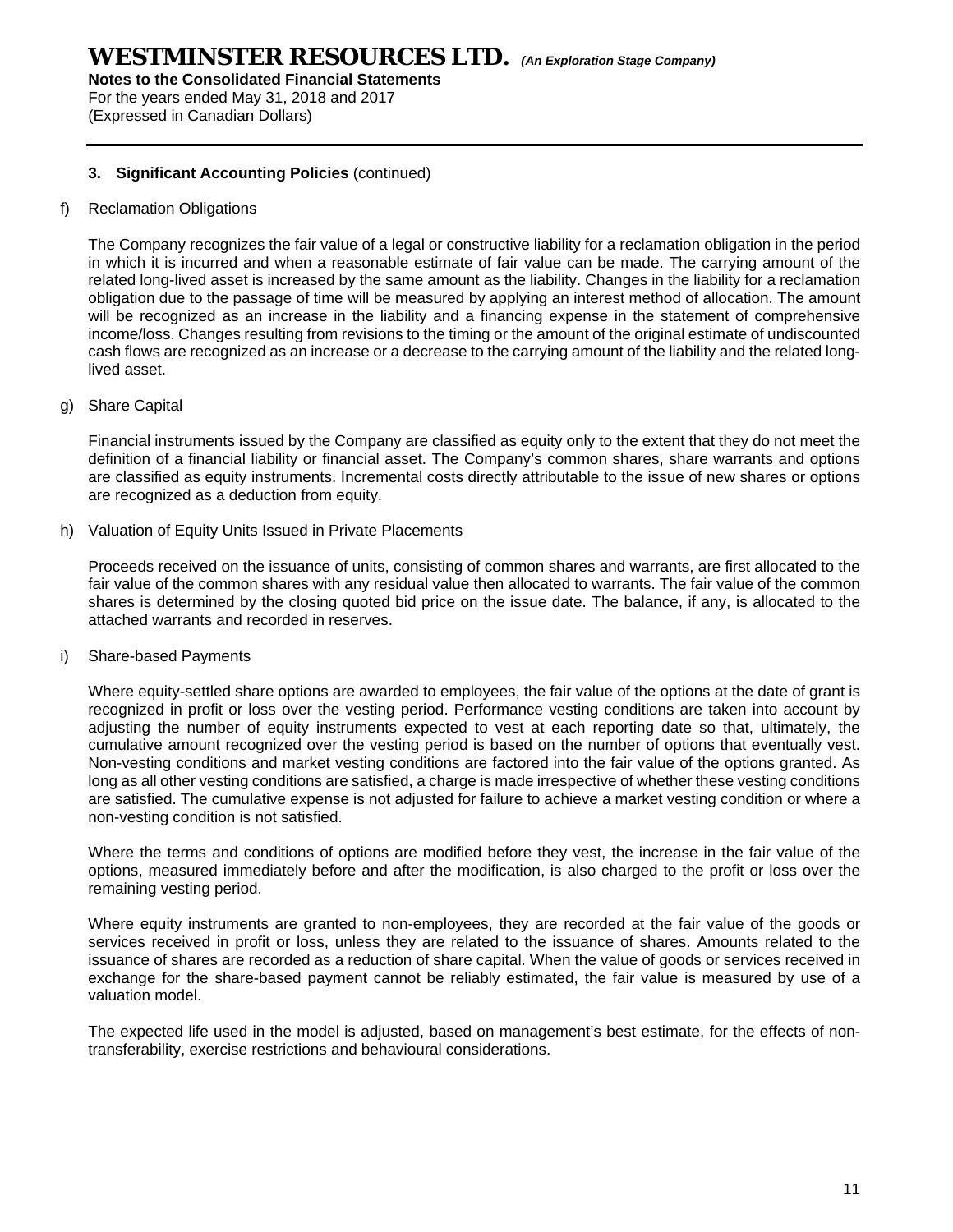**Notes to the Consolidated Financial Statements** 

For the years ended May 31, 2018 and 2017 (Expressed in Canadian Dollars)

### **3. Significant Accounting Policies** (continued)

All equity-settled share-based payments are reflected in share-based reserve, until exercised. Upon exercise, shares are issued from treasury and the amount reflected in reserves is credited to share capital, adjusted for any consideration paid. Where a grant of options is cancelled or settled during the vesting period, excluding forfeitures when vesting conditions are not satisfied, the Company immediately accounts for the cancellation as an acceleration of vesting and recognizes the amount that otherwise would have been recognized for services received over the remainder of the vesting period. Any payment made to the employee on the cancellation is accounted for as the repurchase of an equity interest, except to the extent the payment exceeds the fair value of the equity instrument granted, measured at the repurchase date. Any such excess is recognized as an expense.

### j) Loss per Share

Basic loss per common share is computed by dividing the net loss for the year by the weighted average number of common shares outstanding for the period. Diluted per share amounts reflect the potential dilution that could occur if securities or other contracts to issue common shares were exercised or converted to common shares. The treasury stock method is used to determine the dilutive effect of stock options and other dilutive instruments. Under the treasury stock method, the weighted average number of common shares outstanding used in the calculation of diluted loss per share assumes that the deemed proceeds received from the exercise of stock options, share purchase warrants and their equivalents would be used to repurchase common shares of the Company at the average market price during the period.

### k) Income Taxes

The Company follows the asset and liability method of accounting for income taxes. Under this method, deferred tax assets and liabilities are recognized for the future tax consequences attributable to differences between the financial statement carrying amounts of existing assets and liabilities, and their respective tax basis. Deferred tax assets and liabilities are measured using enacted or substantively enacted tax rates expected to apply to taxable income in the years in which those temporary differences are expected to be recovered or settled. The effect on deferred tax assets and liabilities of a change in tax rates is recognized in profit or loss in the period that includes the enactment date. Deferred tax assets also result from unused loss carry-forwards, resource related tax pools and other deductions. A deferred tax asset is recognized for unused tax losses, tax credits and deductible temporary differences to the extent that it is probable that future taxable profits will be available against which they can be utilized. Deferred tax assets are reviewed at each reporting date and are reduced to the extent that it is no longer probable that the related tax benefit will be realized.

#### l) Foreign Currency Translation

Transactions in currencies other than the functional currency are recorded at the rates of exchange prevailing on the date of the transactions. Monetary assets and liabilities denominated in foreign currencies are translated into Canadian dollars at the rate of exchange prevailing at the statement of financial position date. Non-monetary items are translated at the rate of exchange in effect when the amounts were acquired or obligations incurred. Non-monetary items measured at fair value are reported at the exchange rates in effect at the time of the transaction. Exchange differences arising from the translations are recorded as a gain or loss on foreign currency translation in profit or loss.

#### m) Provisions

Provisions are recorded when a present legal or constructive obligation exists as a result of past events where it is probable that an outflow of resources embodying economic benefits will be required to settle the obligation, and a reliable estimate of the amount of the obligation can be made.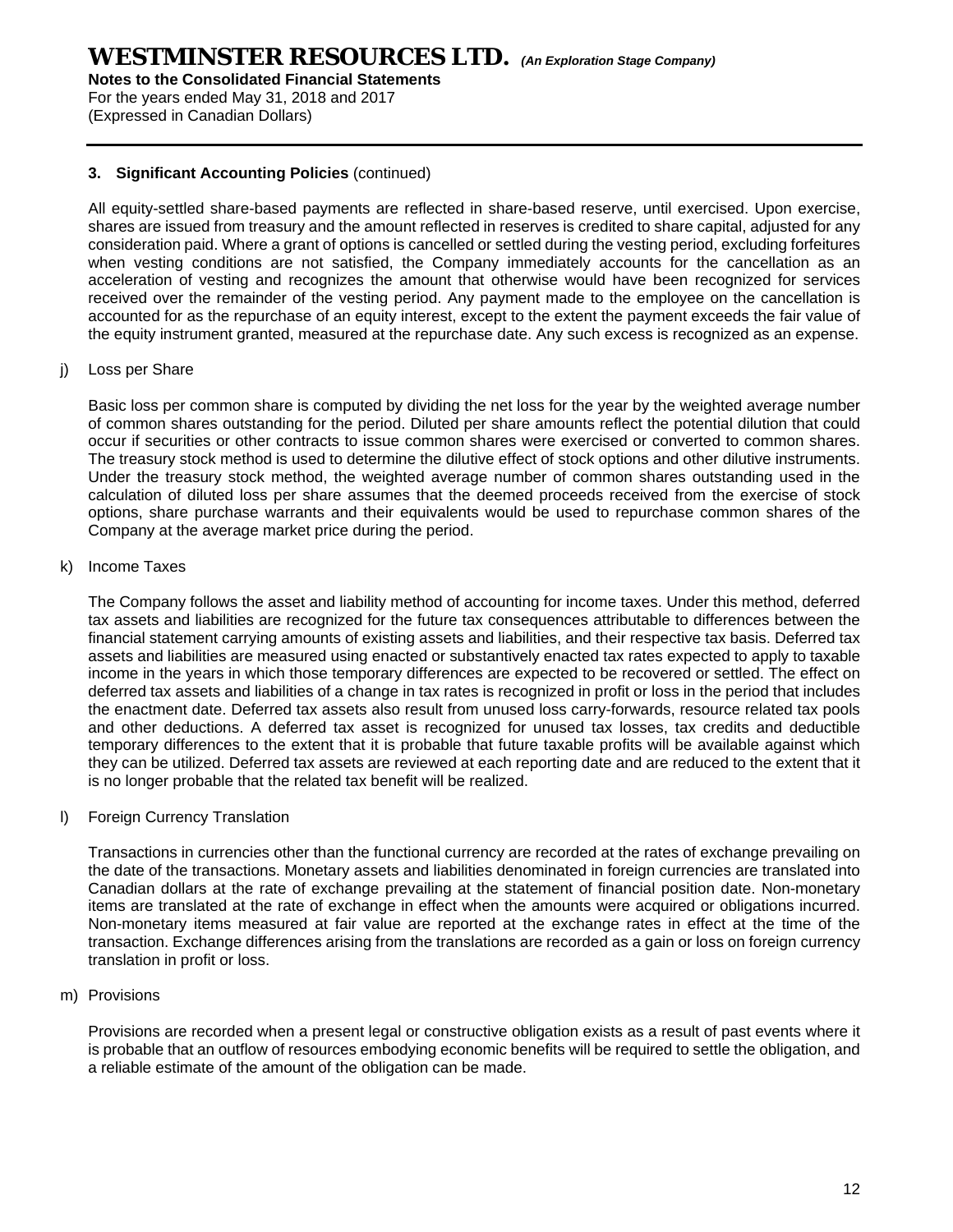For the years ended May 31, 2018 and 2017 (Expressed in Canadian Dollars)

### **3. Significant Accounting Policies** (continued)

The amount recognized as a provision is the best estimate of the consideration required to settle the present obligation at the statement of financial position date, taking into account the risk and uncertainties surrounding the obligation. Where a provision is measured using the cash flows estimated to settle the present obligation, its carrying amount is the present value of those cash flows.

n) New Standards and Interpretations

The following new standards have been issued by the IASB, but are not yet effective:

IFRS 9 Financial Instruments addresses classification and measurement of financial assets. It replaces the multiple category and measurement models in IAS 39 Financial Instruments; Recognition and Measurement for debt instruments with a new mixed measurement model having only two categories; amortized cost and fair value through profit or loss. Requirements for financial liabilities are largely carried forward from the existing requirements in IAS 39 except that fair value changes due to credit risk for liabilities designated at FVTPL are generally recorded in other comprehensive income/loss. The effective date of this new standard will be for periods beginning on or after January 1, 2018 with early adoption permitted. The Company has not yet assessed the impact of this standard or determined whether it will adopt earlier.

IFRS 16 Leases specifies how an issuer will recognize, measure, present and disclose leases. The standard provides a single lessee accounting model, requiring lessees to recognize assets and liabilities for all leases unless the lease term is twelve months or less, or the underlying asset has an insignificant value. Lessors continue to classify leases as operating or finance, with IFRS 16's approach to lessor accounting substantially unchanged from its predecessor, IAS 17 Leases. IFRS 16 was issued in January 2016 and applies to annual reporting periods beginning on or after January 1, 2019. The Company has not yet assessed the impact of this standard or determined whether it will adopt earlier.

Other accounting standards or amendments to existing accounting standards that have been issued but have future effective dates are either not applicable or are not expected to have significant impact on the Company's financial statements.

### **4. Financial Instruments**

The carrying values of the Company's financial instruments approximate their fair values due to the short-term maturity of these financial instruments.

The Company's risk exposure and the impact on the Company's financial instruments are summarized below.

a) Credit Risk

Credit risk is the risk that one party to a financial instrument will cause a financial loss for the other party by failing to discharge an obligation. The Company is exposed to credit risk with respect to its cash, amounts receivable and deposits. The Company limits exposure to credit risk by maintaining its cash and deposits with major financial institutions. The Company is exposed to significant credit risk on its amounts receivable as the entire balance is due from government agencies.

b) Market Risk

Market risk is the risk that the fair value of, or future cash flows from, the Company's financial instruments will significantly fluctuate due to changes in market prices. The value of financial instruments can be affected by changes in interest rates, foreign currency rates and other price risk.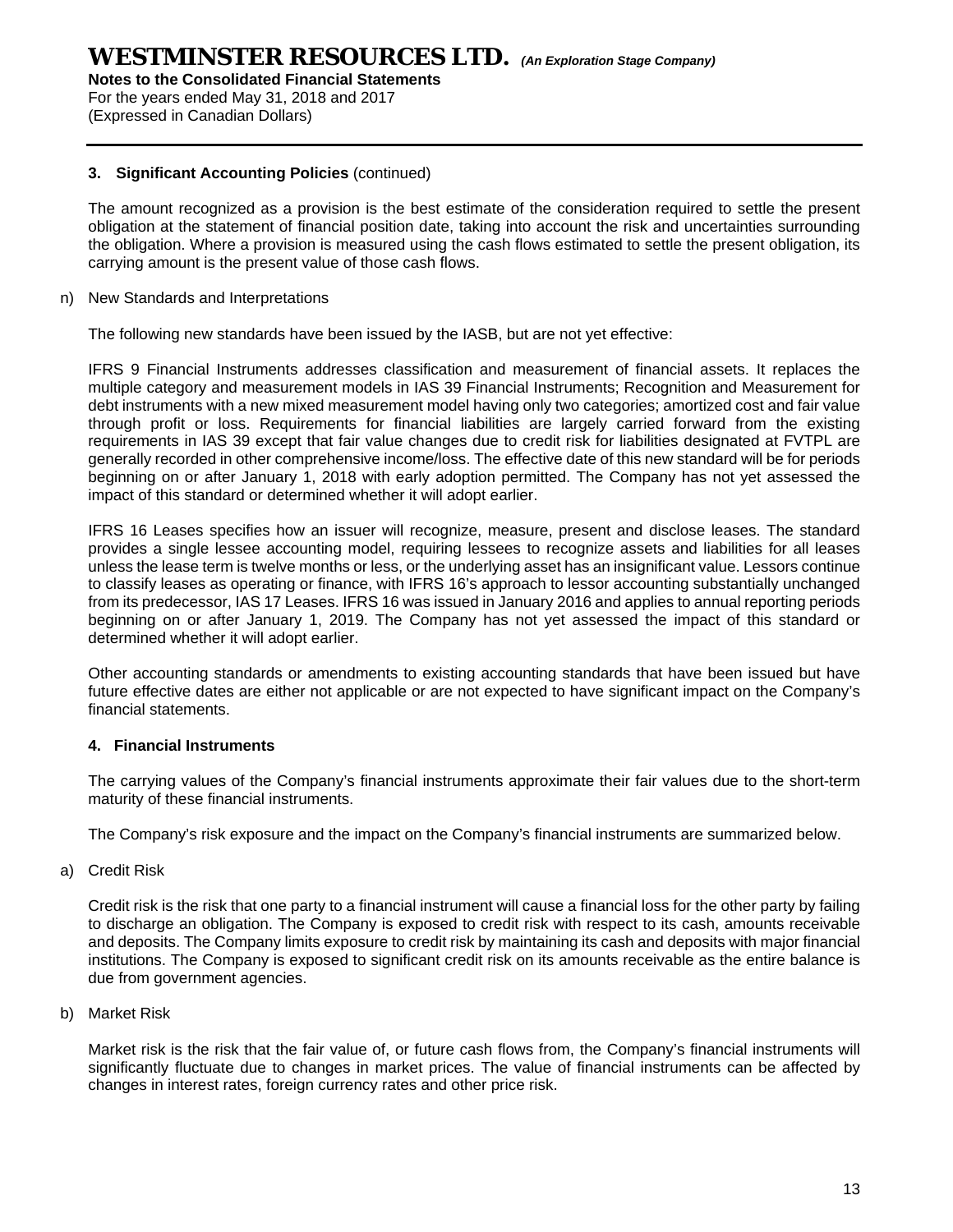**Notes to the Consolidated Financial Statements** 

For the years ended May 31, 2018 and 2017 (Expressed in Canadian Dollars)

### **4. Financial Instruments** (continued)

- b) Market Risk (continued)
	- (i) Interest rate risk

Interest rate is the risk that future cash flows will fluctuate as a result of changes in market interest rates. The Company has cash and deposits. The Company is not exposed to significant interest rate risk due to the short-term maturity of its monetary current assets.

(ii) Currency risk

The Company is exposed to currency risk to the extent that expenditures incurred by the Company are denominated in currencies other than the Canadian dollar (primarily Mexican pesos). The Company does not manage currency risk through hedging or other currency management tools.

The Company's net exposure to foreign currency risk is as follows:

|                          | May 31, 2018<br><b>Mexican Pesos</b> | May 31, 2017<br><b>Mexican Pesos</b> |
|--------------------------|--------------------------------------|--------------------------------------|
| Cash<br>Accounts payable | 17.661<br>(511, 559)                 | 42.447<br>(511, 559)                 |
| <b>Net</b>               | (493, 898)                           | (469, 112)                           |

(iii) Other price risk

Other price risk is the risk that the fair value or future cash flows of a financial instrument will fluctuate due to changes in market prices, other than those arising from interest rate risk or currency risk. The Company is not exposed to other price risk.

c) Liquidity Risk

Liquidity risk is the risk that the Company will not be able to meet its financial obligations as they fall due. The Company has a planning and budgeting process in place to help determine the funds required to support the Company's normal operating requirements on an ongoing basis. The Company ensures that there are sufficient funds to meet its short-term business requirements, taking into account its anticipated cash flows from operations and its holdings of cash.

As at May 31, 2018, the cash balance of \$486,879 (2017 - \$11,410) would not be sufficient to meet the cash requirements for the Company's administrative overhead, maintaining its E&E assets and continuing with its exploration programs in the following twelve months. The Company will be required to raise additional capital in the future to fund its operations.

The following is an analysis of the contractual maturities of the Company's non-derivative financial liabilities at May 31, 2018:

|                                          | Within  | Between 61-90            | More than |
|------------------------------------------|---------|--------------------------|-----------|
|                                          | 60 days | days                     | 90 days   |
|                                          | -\$-    | -ა-                      | -\$-      |
| Accounts payable and accrued liabilities | 267,023 | $\overline{\phantom{a}}$ | -         |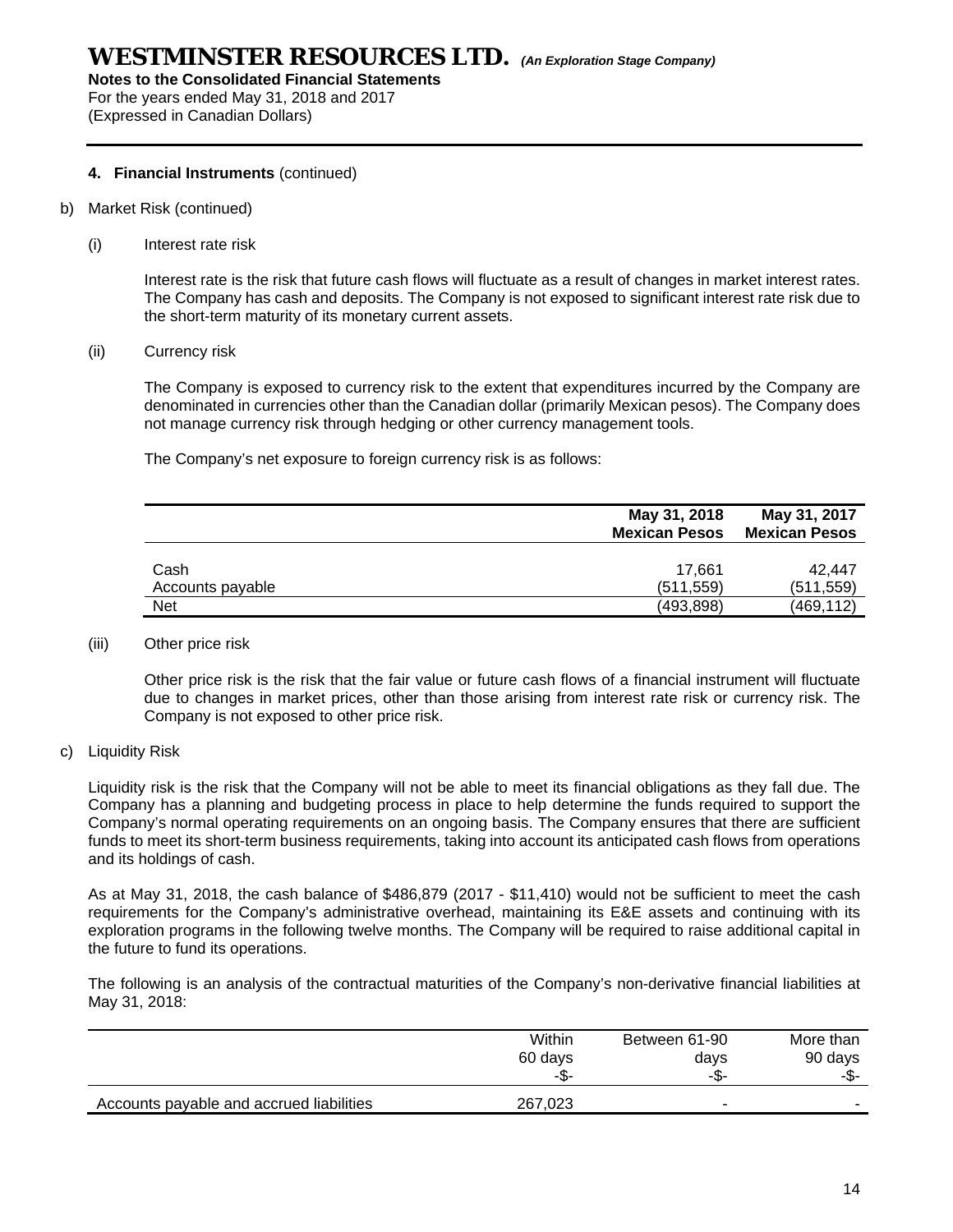For the years ended May 31, 2018 and 2017 (Expressed in Canadian Dollars)

### **4. Financial Instruments** (continued)

### c) Liquidity Risk (continued)

The following is an analysis of the contractual maturities of the Company's non-derivative financial liabilities at May 31, 2017:

|                                          | Within  | Between 61-90 | More than |
|------------------------------------------|---------|---------------|-----------|
|                                          | 60 days | days          | 90 days   |
|                                          | -ა-     | -\$-          | -ഹ-       |
| Accounts payable and accrued liabilities | 120.450 |               |           |

### **5. Deposits**

The Company has pledged a \$17,883 (2017 - \$17,856) guaranteed investment certificate ("GIC") as site reclamation deposit pursuant to a condition of receiving consent from a government agency to explore its mineral property interest. The GIC earns interest at a rate of 0.9% per annum and is due July 15, 2018. The deposit is refundable if there is no environmental disturbance to the property. The carrying value approximates the fair value of the GIC. It is management's opinion that there is minimal disturbance to the property to date, and accordingly, has not recorded an asset retirement obligation.

The Company has also pledged a \$20,000 (2017- \$20,000) GIC as collateral for one corporate Visa credit card issued by a Canadian bank. The GIC earns interest at a rate of 0.50% per annum and is due October 1, 2018. The carrying value approximates the fair value of the GIC.

The Company has an office premises lease agreement, which requires a security deposit of \$19,827 (2017 - \$7,010).

|                           | <b>Office furniture</b> | <b>Field</b> | <b>Computer</b> |         |
|---------------------------|-------------------------|--------------|-----------------|---------|
|                           | and equipment           | equipment    | equipment       | Total   |
|                           | $-$ \$ -                | $-$ \$ -     | - \$ -          | $-5 -$  |
| Cost:                     |                         |              |                 |         |
| Balance, May 31, 2016     | 94,962                  | 74,353       | 23,404          | 192,719 |
| Additions                 |                         |              |                 |         |
| Balance, May 31, 2017     | 94,962                  | 74,353       | 23,404          | 192,719 |
| <b>Additions</b>          |                         |              | 3,024           | 3,024   |
| Balance, May 31, 2018     | 94,962                  | 74,353       | 26,428          | 195,743 |
|                           |                         |              |                 |         |
| Accumulated amortization: |                         |              |                 |         |
| Balance, May 31, 2016     | 88,112                  | 49,191       | 23,128          | 160,431 |
| Charge for the year       | 2,055                   | 3,774        | 125             | 5,954   |
| Balance, May 31, 2017     | 90,167                  | 52,965       | 23,253          | 166,385 |
| Charge for the year       | 1,439                   | 6,416        | 272             | 8,127   |
| Balance, May 31, 2018     | 91,606                  | 59,381       | 23,525          | 174,512 |
|                           |                         |              |                 |         |
| Net book value:           |                         |              |                 |         |
| Balance, May 31, 2017     | 4,795                   | 21,388       | 151             | 26,334  |
| Balance, May 31, 2018     | 3,356                   | 14,972       | 2,903           | 21,231  |

### **6. Equipment**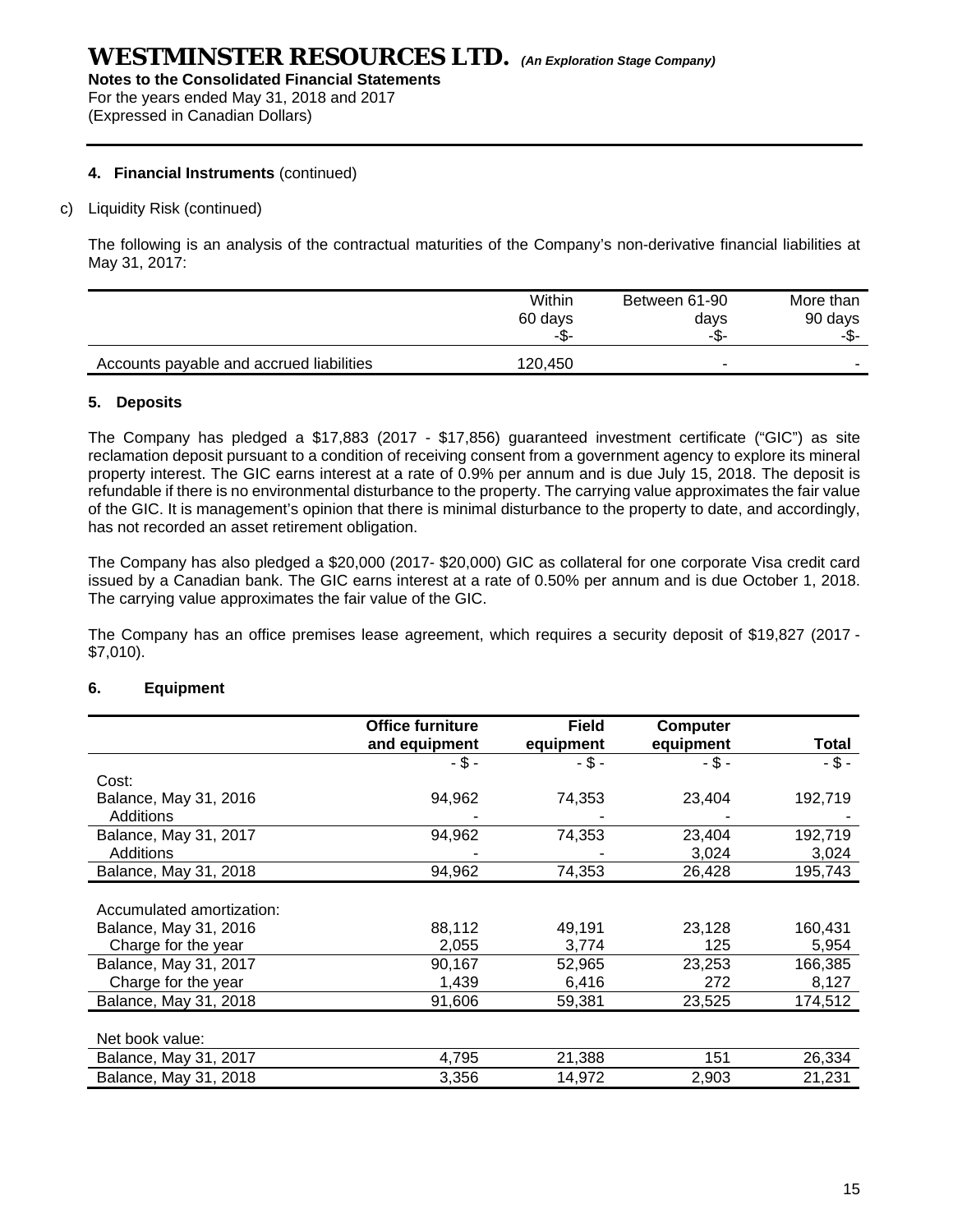**Notes to the Consolidated Financial Statements** 

For the years ended May 31, 2018 and 2017 (Expressed in Canadian Dollars)

### **7. Exploration and Evaluation Assets**

The Company's interests in exploration and evaluation assets are located in Sonora, Mexico, Peru and in the Northwest Territories, Canada. The following table outlines the expenditures for the year ended May 31, 2018 and 2017:

|                                 | May 31, 2016   | Additions | May 31, 2017 | Additions  | May 31, 2018 |
|---------------------------------|----------------|-----------|--------------|------------|--------------|
|                                 |                |           |              |            |              |
| El Cobre Project, Sonora,       |                |           |              |            |              |
| <b>Mexico</b>                   |                |           |              |            |              |
| Acquisition costs               | 151,731        |           | 151,731      |            | 151,731      |
| <b>Exploration expenditures</b> |                |           |              |            |              |
| Property maintenance            | 370,667        |           | 370,667      | 25,895     | 396,562      |
| Assays and reports              | 100,294        | 9,220     | 109,517      |            | 109,514      |
| Consulting and                  | 323,632        | 9,762     | 333,394      | 6,250      | 339,644      |
| engineering                     |                |           |              |            |              |
| <b>Drilling</b>                 | 329,642        |           | 329,642      |            | 329,642      |
| Field expenses                  | 599,070        | 8,644     | 607,714      | 65,095     | 672,809      |
| Geology and geophysics          | 319,729        | 30,000    | 349,729      |            | 349,729      |
| Travel                          | 81,581         | 1,365     | 82,946       |            | 82,946       |
| Write-down                      |                |           |              | (794,070)  | (794,070)    |
|                                 | 2,276,346      | 58,991    | 2,335,337    | (696, 830) | 1,638,507    |
| <b>MER Project, NW</b>          |                |           |              |            |              |
| <b>Territories</b>              |                |           |              |            |              |
| Acquisition costs               |                | 60,000    | 60,000       |            | 60,000       |
| <b>Exploration expenditures</b> |                |           |              |            |              |
| Assays and reports              |                |           |              |            | 4,314        |
| Write-down                      |                | 4,314     | 4,314        | (64, 314)  | (64, 314)    |
|                                 | $\blacksquare$ | 64,314    | 64,314       | (64, 314)  |              |
|                                 |                |           |              |            |              |
| Ilo Norte/Ilo Este Project,     |                |           |              |            |              |
| Peru                            |                |           |              |            |              |
| Acquisition costs               |                |           |              | 219,525    | 219,525      |
| <b>Exploration expenditures</b> |                |           |              |            |              |
| Consulting and                  |                |           |              | 19,470     | 19,470       |
| engineering (Note 10)           |                |           |              |            |              |
|                                 |                |           |              | 238,995    | 238,995      |
|                                 | 2,276,346      | 123,305   | 2,399,651    | (552, 149) | 1,877,502    |

#### **El Cobre Project, Sonora, Mexico**

The Company has assembled the El Cobre Project, which is located near Obregon in Sonora state, Mexico.

During the year ended May 31, 2018, the Company did not renew certain claims and recorded a write down of \$794,070.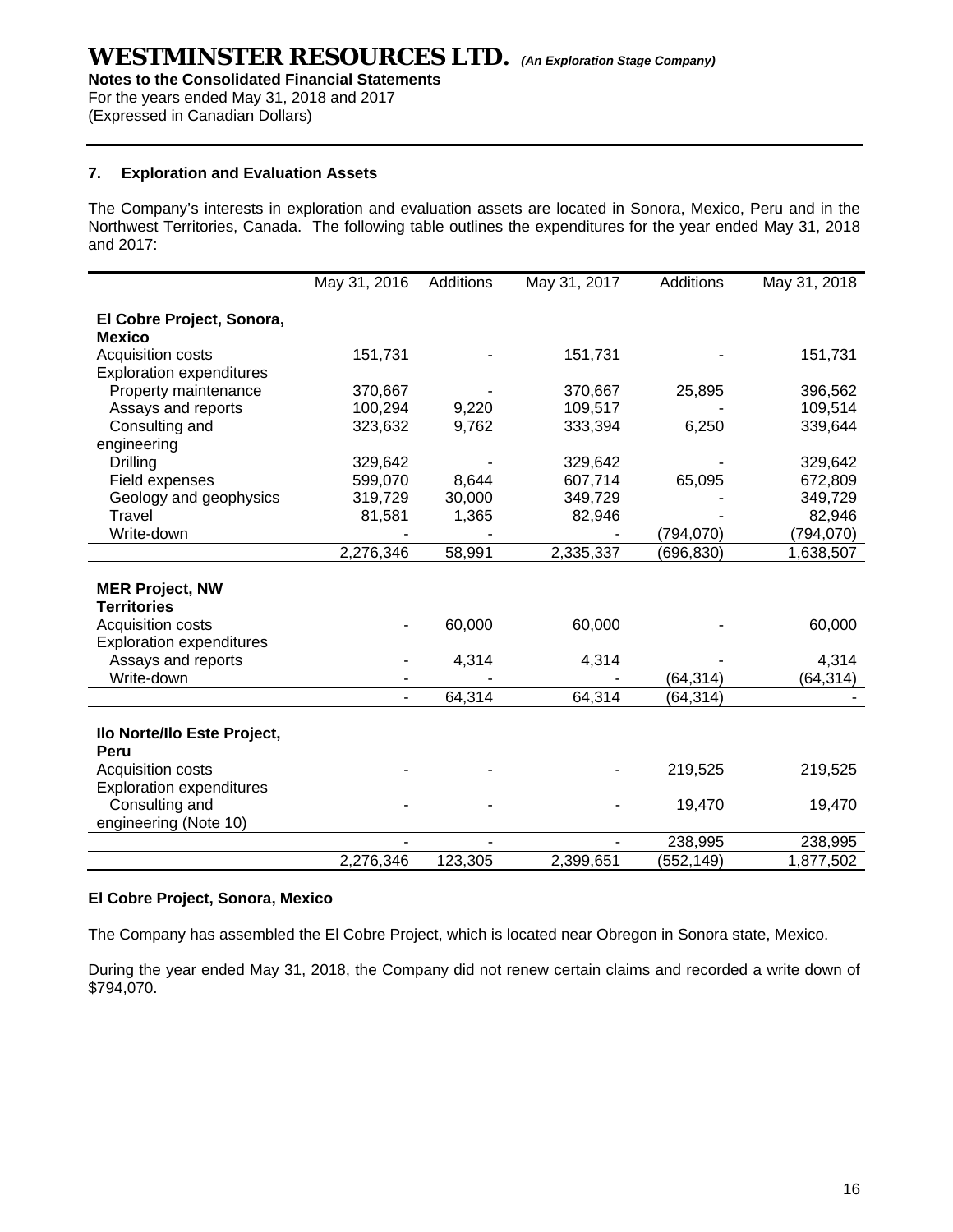**Notes to the Consolidated Financial Statements** 

For the years ended May 31, 2018 and 2017 (Expressed in Canadian Dollars)

### **7. Exploration and Evaluation Assets** (continued)

### **Mer Lithium Project, NWT**

In July 2016 the Company acquired four lithium prospective claims in the Yellowknife Pegmatite Belt, located east of Yellowknife in the Northwest Territiories of Canada. The purchase price is 50,000 shares of the Company (issued with a fair value of \$35,000) (Note 8) and \$25,000 cash (paid). During the year ended May 31, 2018, management decided to fully write down the Project.

### **Ilo Norte and Ilo Este, Peru**

The Company signed an agreement dated February 6, 2018 with Latin Resources Limited ("Latin") to acquire a 100% interest in a portfolio of 36 concessions in southern Peru. This transaction closed subsequent to the period in July 2018.

Consideration is as follows:

- Upon signing of the sale agreement, the Company will issue to Latin a total of 19 million common shares of the Company, which will be placed in voluntary escrow and held until the concessions have been effectively transferred to the Company or its subsidiary, but shall vest with the following milestones:
	- o 1,000,000 shares will vest 6 months from the date of the sale agreement;
	- o 3,000,000 shares vest 12 months from the date of the sale agreement; and
	- o 15,000,000 shares vest 18 months from the date of the sale agreement.
- A lump sum cash payment of US\$150,000 (\$189,525 paid) on the signing of the sale agreement; and
- A final payment of US\$100,000 on the 12 month anniversary of the signing of the sale agreement.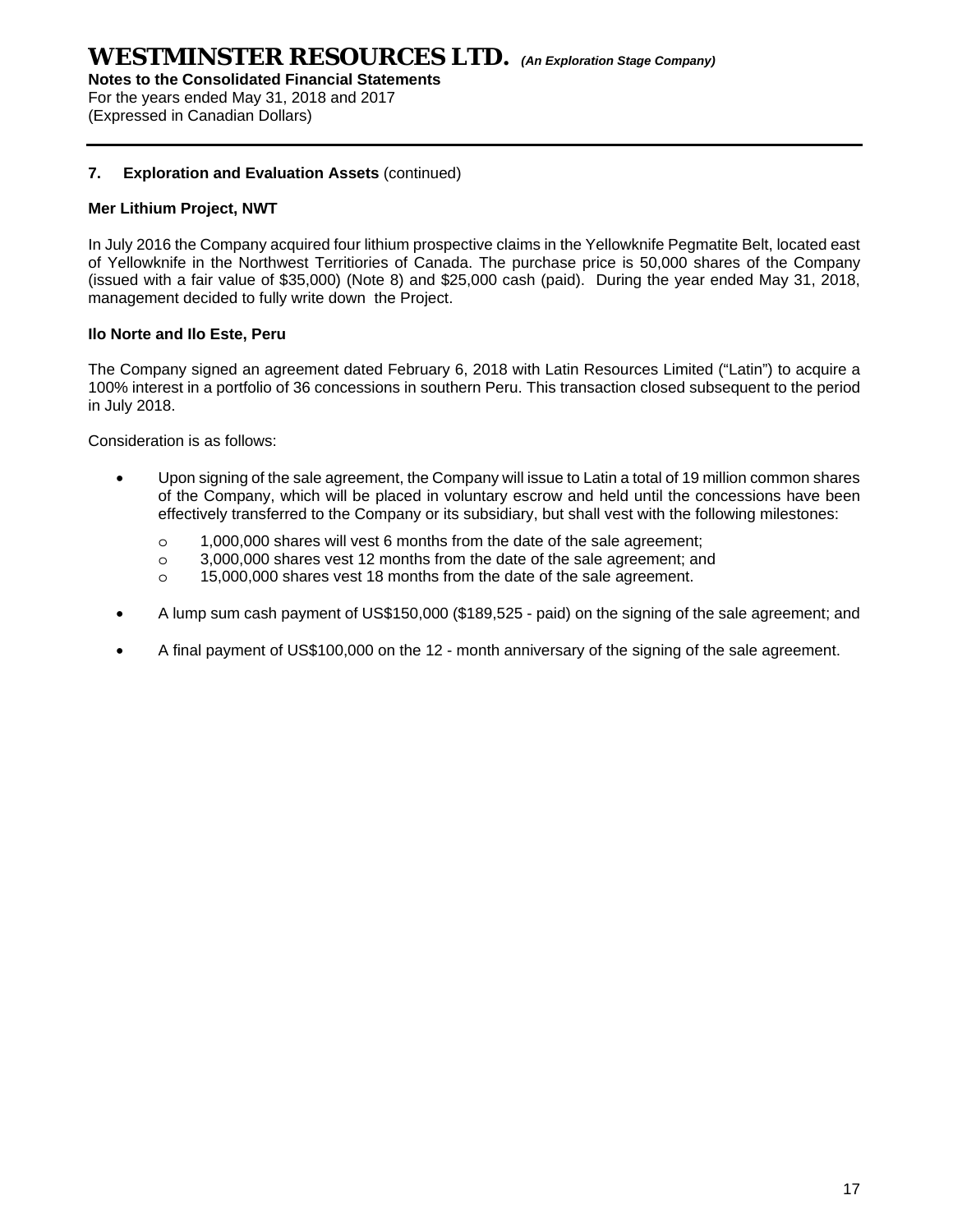**Notes to the Consolidated Financial Statements** 

For the years ended May 31, 2018 and 2017 (Expressed in Canadian Dollars)

### **7. Exploration and Evaluation Assets** (continued)

### **Realization of Assets**

The investment in and expenditures on E&E assets comprise a significant portion of the Company's assets. Realization of the Company's investment in these assets is dependent upon the establishment of legal ownership, the attainment of successful production from the properties or from the proceeds of their disposal. Resource exploration and development is highly speculative and involves inherent risks. While the rewards if an ore body is discovered can be substantial, few properties that are explored are ultimately developed into producing mines. There can be no assurance that current exploration programs will result in the discovery of economically viable quantities of ore.

The amounts shown for acquisition costs and deferred exploration expenditures represent costs incurred to date and do not necessarily reflect present or future values.

### **Title to Mineral Property Interests**

Although the Company has taken steps to verify the title to mineral properties in which it has an interest, in accordance with industry standards for the current stage of exploration of such properties, these procedures do not guarantee the Company's title. Property title may be subject to unregistered prior agreements or transfers and title may be affected by undetected defects.

### **Environmental**

The Company is subject to the laws and regulations relating to environmental matters in all jurisdictions in which it operates, including provisions relating to property reclamation, discharge of hazardous material and other matters. The Company may also be held liable should environmental problems be discovered that were caused by former owners and operators of its properties and properties in which it has previously had an interest. The Company conducts its mineral exploration activities in compliance with applicable environmental protection legislation. The Company is unaware of any existing environmental problems related to any of its current or former properties that may result in material liability to the Company. Environmental legislation is becoming increasingly stringent and costs and expenses of regulatory compliance are increasing. The impact of new and future environmental legislation on the Company's operations may cause additional expenses and restrictions. If the restrictions adversely affect the scope of exploration and development on the mineral properties, the potential for production on the property may be diminished or negated.

### **8. Share Capital and Reserves**

*a) Authorized* 

The Company is authorized to issue an unlimited number of common shares without par value.

*b) Issued* 

On May 1, 2017, the Company completed a 10 for 1 share consolidation. The Company's outstanding options and warrants were adjusted on the same basis (1 for 10) as the common shares, with proportionate adjustments being made to the exercise prices. All share, option and warrant information have been retrospectively adjusted to reflect the share consolidation.

On September 12, 2016, the Company issued 50,000 common shares with a fair value of \$35,000 as part of the MER Project, Northwest Territories exploration asset acquisition (Note 7).

During 2017, 178,500 share purchase warrants with an exercise price of \$1.00 were exercised for gross proceeds of \$178,500 and 205,000 stock options with an exercise price of \$0.50 were exercised for gross proceeds of \$102,500.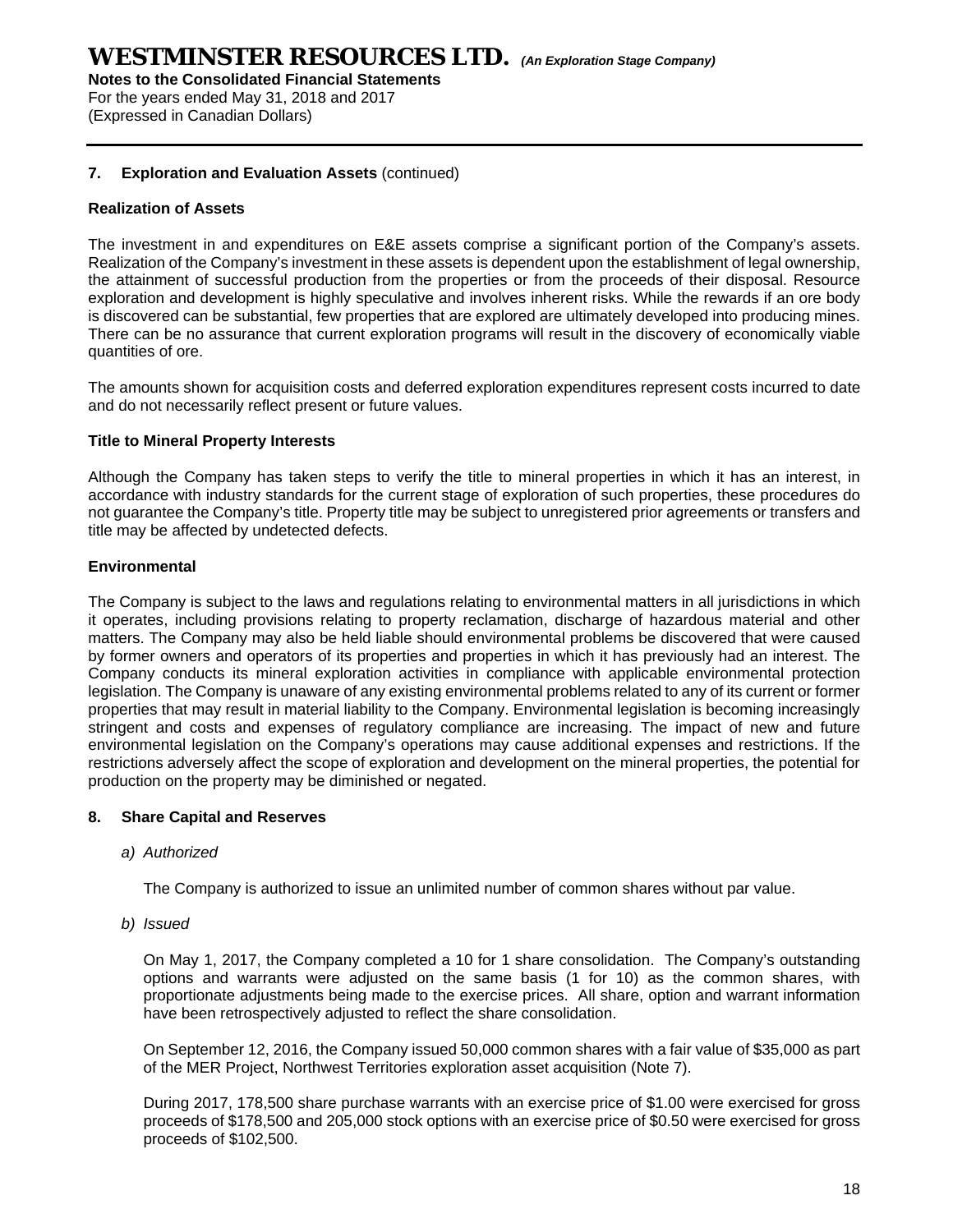For the years ended May 31, 2018 and 2017 (Expressed in Canadian Dollars)

### **8. Share Capital and Reserves** (continued)

### *b) Issued (continued)*

On May 25, 2017, the Company issued 8,150,000 units at \$0.12 per unit to raise gross proceeds of \$978,000 as part of the closing of the first tranche of a private placement announced on May 3, 2017. Each unit comprises one common share and one additional common share purchase warrant. Each full common share warrant entitles the holder to purchase one common share at \$0.16 for 5 years. Using the residual method, \$nil was allocated to the value of the warrants. The Company paid \$42,500 in cash to finders in relation to this issuance.

On May 30, 2017, the Company issued 1,026,666 common shares with a fair value of \$256,867 to settle accounts payables of \$859,966. The Company recognized a gain of \$485,967 on the settlement.

On June 16, 2017, the Company closed a private placement first announced on May 3, 2017 for 12,020,000 units at \$0.12 per unit for gross proceeds of \$1,425,400. Each unit is comprised of one common share at \$0.12 and one common share purchase warrant at \$0.16 for five years. This placement was closed in two tranches, the first on May 25, 2017 in the amount of 8,150,000 units for \$978,000 and the balance of 3,870,000 units for \$447,000 on June 16, 2017.

On August 11, 2017, the Company closed a private placement for the issuance of 7,495,000 units at \$0.20 per unit for a total of \$1,499,000 gross proceeds. Each unit is comprised of one common share at \$0.20 and one-half common share purchase warrant. Each full share purchase warrant will allow the holder to purchase one additional common share at \$0.35 for one year. The Company incurred a total of \$46,965 in finder's fees and regulatory charges in connection with this private placement. In addition, the Company issued a total of 262,500 share purchase broker warrants in connection with this private placement. The broker warrants had a fair value of \$57,201, which was allocated to warrants reserve. The fair value of the broker warrants was determined using the Black-Scholes pricing model with a risk- free rate of 1.20%, volatility factor of 168%, and an expected life of one year. The life of the warrants was further extended to August 11, 2019.

On November 15, 2017 the Company issued 350,000 common shares as part of a non-brokered private placement for gross proceeds of \$80,500. The units consisted of one common share of the Company at \$0.23 and one-half warrant at \$0.35 for one year.

#### *c) Stock Options*

The Company has a stock option plan (the "Plan") in place that allows for the reservation of common shares issuable under the Plan to a maximum of 10% of the number of issued and outstanding common shares of the Company at any given time. The exercise price of any stock option granted under the plan may not be less than the closing price of the Company's shares on the last business day immediately preceding the date of grant.

During the year ended May 31, 2018, the Company granted 1,350,000 stock options at an exercise price of \$0.31 per share for a period of two years to various consultants of the Company.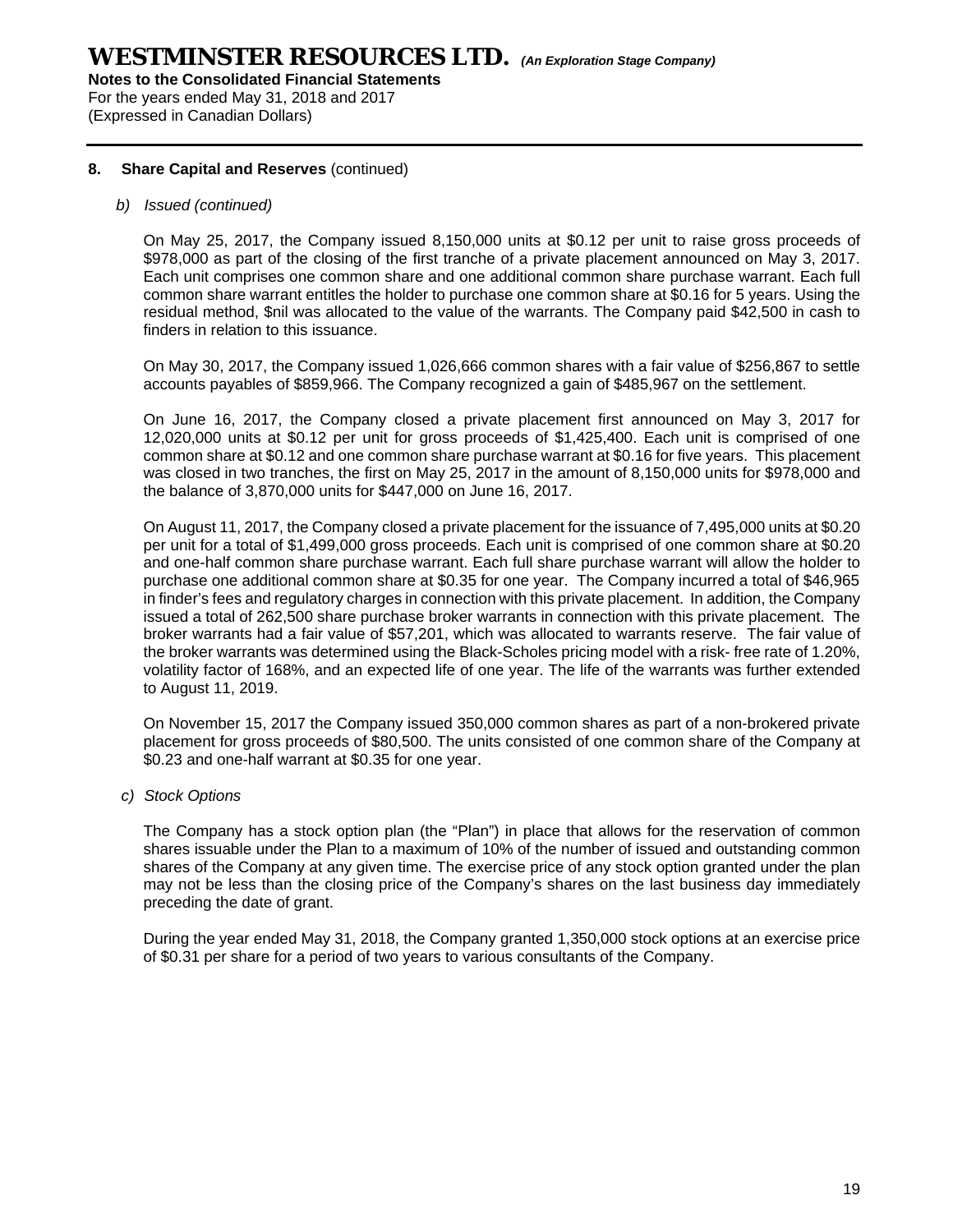For the years ended May 31, 2018 and 2017 (Expressed in Canadian Dollars)

### **8. Share Capital and Reserves** (continued)

### *c) Stock Options (continued)*

A summary of the status of the Company's stock options as at May 31, 2018 and 2017 is presented below:

|                                                | Number of<br><b>Options</b> | Weighted<br>Average<br><b>Exercise Price</b> |
|------------------------------------------------|-----------------------------|----------------------------------------------|
|                                                |                             | $-5 -$                                       |
| Outstanding, May 31, 2016 (post consolidation) | 250,000                     | 0.50                                         |
| Exercised                                      | (205,000)                   | 0.50                                         |
| Granted                                        |                             |                                              |
| Outstanding, May 31, 2017                      | 45,000                      | 0.50                                         |
| Exercised                                      |                             |                                              |
| Granted                                        | 1,350,000                   | 0.31                                         |
| Outstanding, May 31, 2018                      | 1,395,000                   | 0.32                                         |

|                             | May 31, 2018 |                  |            | May 31, 2017     |
|-----------------------------|--------------|------------------|------------|------------------|
|                             | Number of    | Weighted average | Number of  | Weighted average |
|                             | options      | exercise price   | options    | exercise price   |
|                             |              | - \$ -           |            | $-$ \$ -         |
| Balance, beginning          | 45,000       | 0.50             | 250,000    | 0.50             |
| Expired                     |              |                  |            |                  |
| Issued                      | 1,350,000    | 0.31             |            |                  |
| Exercised                   |              |                  | (205,000)  | 0.50             |
| Balance, ending             | 1,395,000    | 0.32             | 45,000     | 0.50             |
| Weighted average remaining  |              |                  |            |                  |
| contractual life of options | 1.18 years   |                  | 1.83 years |                  |

The Company amortizes the total fair value of the options granted over the vesting schedules. All options granted vested on the date of grant. The total share-based compensation expense recorded during the year ended May 31, 2018 was \$320,813 (2017 - \$Nil). The fair value of the options granted during the year ended May 31, 2018 was determined using the Black-Scholes pricing model with a risk-free rate of 1.20%, volatility factor of 168% and an expected life of the options of two years.

#### *d) Share Purchase Warrants*

 Pursuant to the private placements discussed above, during the year ended May 31, 2018, the Company issued 3,870,000 share purchase warrants with an exercise price of \$0.16 and expiry of June 15, 2022 and 4,010,000 share purchase warrants with an exercise price of \$0.35 and an expiry of August 11, 2019.

|                           |                 | Weighted              |
|---------------------------|-----------------|-----------------------|
|                           | Number of       | Average               |
|                           | <b>Warrants</b> | <b>Exercise Price</b> |
|                           |                 | $-$ \$ -              |
| Outstanding, May 31, 2016 | 1,730,750       | 1.00                  |
| <b>Issued</b>             | 8,150,000       | 0.16                  |
| Exercised                 | (178,500)       | 1.00                  |
| <b>Expired</b>            | (1,552,250)     | 1.00                  |
| Outstanding, May 31, 2017 | 8,150,000       | 0.16                  |
| <b>Issued</b>             | 8,055,000       | 0.26                  |
| Outstanding, May 31, 2018 | 16,205,000      | 0.21                  |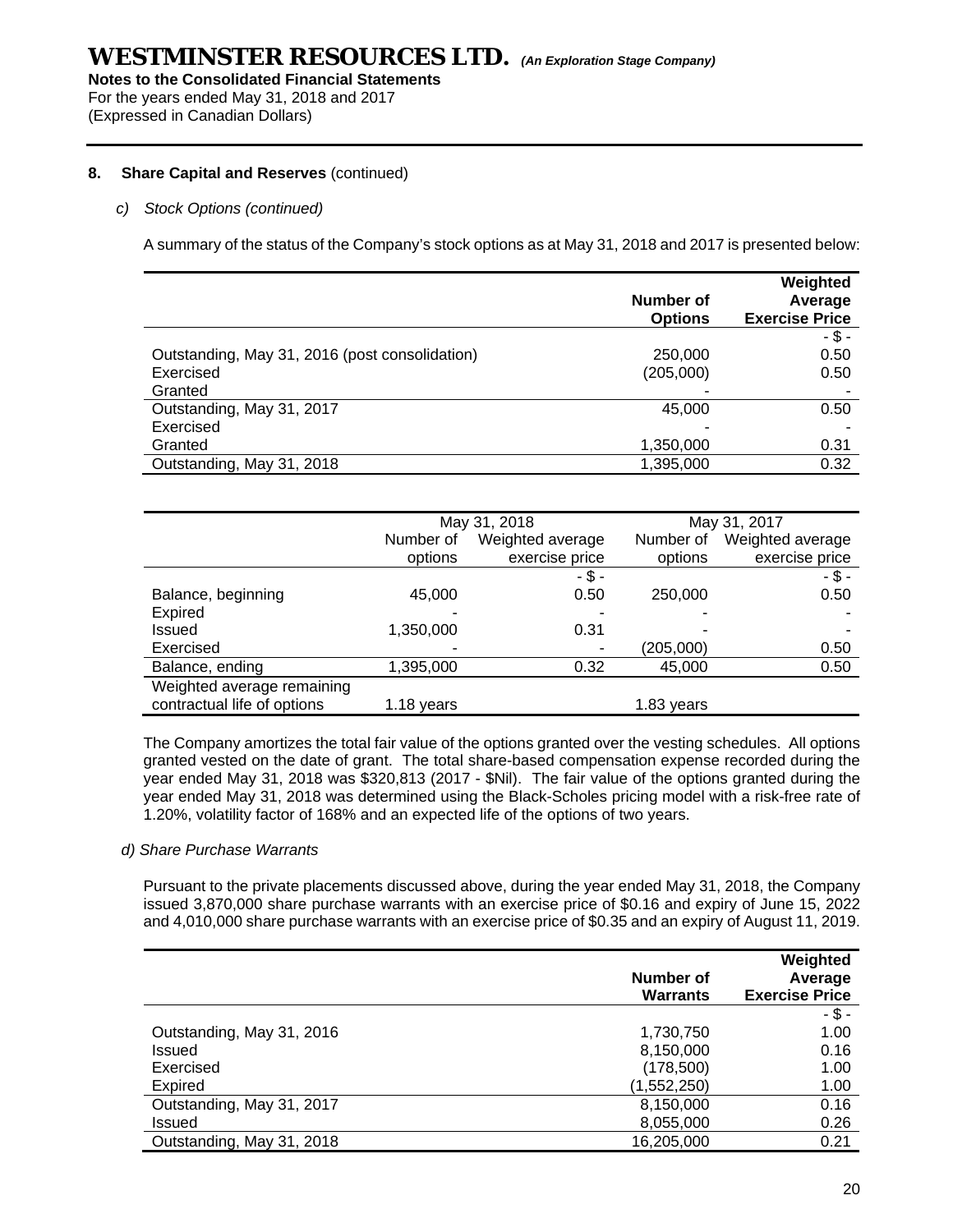For the years ended May 31, 2018 and 2017 (Expressed in Canadian Dollars)

### **8. Share Capital and Reserves** (continued)

### *d) Share Purchase Warrants (continued)*

|                                             |                 | 2018            | 2017            |
|---------------------------------------------|-----------------|-----------------|-----------------|
|                                             | <b>Exercise</b> | Number of       | Number of       |
| <b>Expiry Date</b>                          | <b>Price</b>    | <b>Warrants</b> | <b>Warrants</b> |
|                                             | $-$ \$ -        |                 |                 |
| May 24, 2022                                | 0.16            | 8,150,000       | 8,150,000       |
| June 15, 2022                               | 0.16            | 3,870,000       |                 |
| August 11, 2019                             | 0.35            | 4,010,000       | $\blacksquare$  |
| November 15, 2018                           | 0.35            | 175,000         |                 |
| Outstanding                                 |                 | 16,205,000      | 8,150,000       |
| Weighted average remaining contractual life |                 |                 |                 |
| of warrants                                 |                 | 3.26 years      | 4.98 years      |

As at May 31, 2018, all of the above warrants were exercisable.

#### *e) Share-Based Payment Reserve*

The share-based payment reserve records items recognized as share-based compensation expense until such time the stock options are exercised, at which time the corresponding amount will be transferred to share capital.

#### *f) Warrant Reserve*

The warrant reserve records the proceeds allocation to warrants on the issuance of units in private placements until such time that the warrants are exercised, at which time the corresponding amount will be transferred to share capital.

#### **9. Amounts Receivable**

Amounts receivable consist of GST receivable from the government of Canada and amounts for shared rent and expenses. At May 31, 2017, the Company recorded an impairment of \$148,937 of GST receivable from the government of Mexico due to uncertainty of collection.

|                                                    | May 31, 2018 | May 31, 2017 |
|----------------------------------------------------|--------------|--------------|
|                                                    | - \$ -       | - \$ -       |
| <b>GST</b> receivable                              | 91.826       | 28.571       |
| Amounts due for shared rent and expenses (Note 10) | 124.909      | -            |
| <b>Net</b>                                         | 216,735      | 28.571       |

#### **10. Related Party transactions**

Key management personnel are persons responsible for planning, directing and controlling the activities of the entity, and include all directors and officers. Key management compensation during the year ended May 31, 2018 and 2017 were as follows:

|                     | Year ended<br>May 31, 2018 | Year ended<br>May 31, 2017 |
|---------------------|----------------------------|----------------------------|
|                     | -ა-                        | -ა-                        |
| Short-term benefits | 156,658                    | 177.000                    |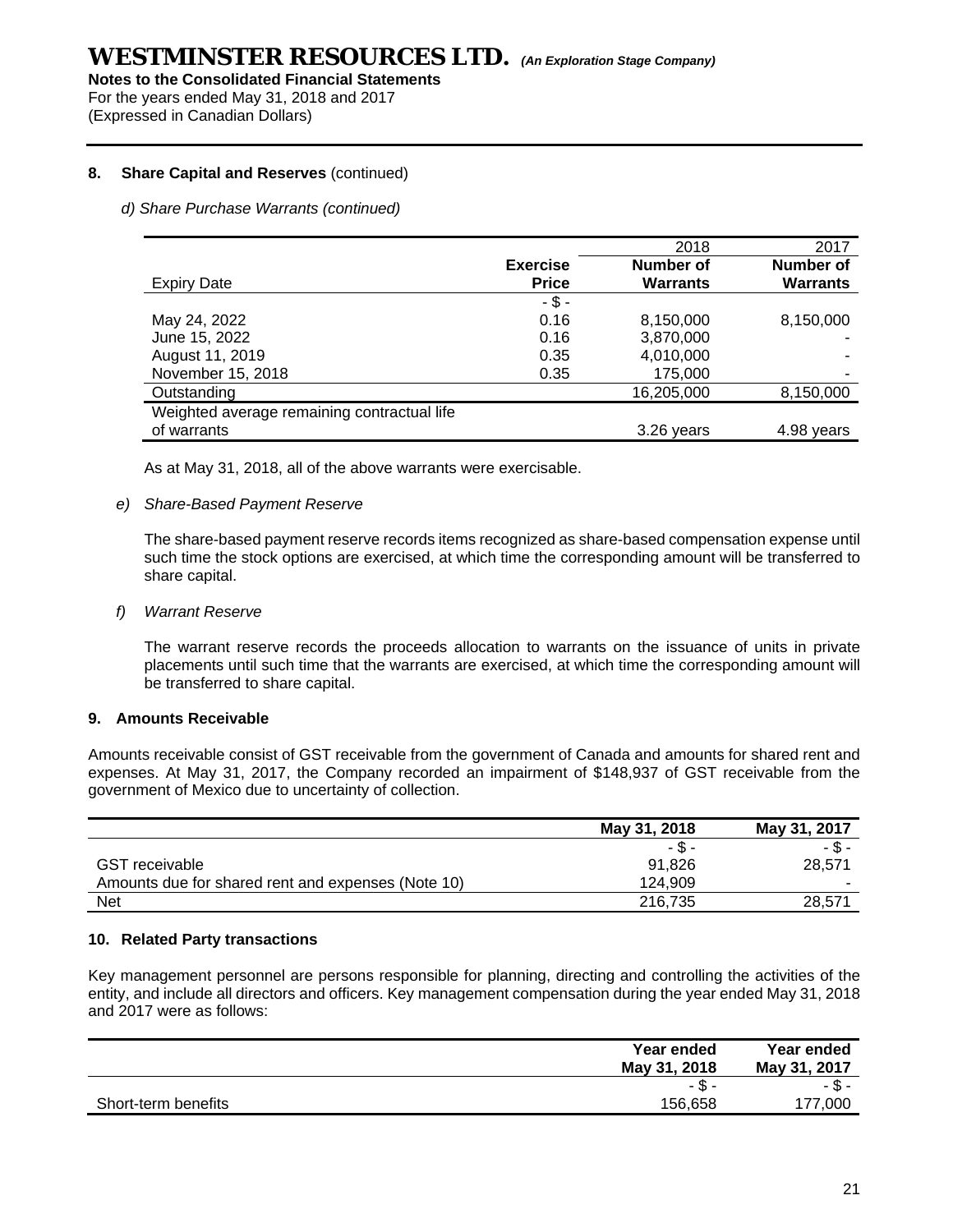**Notes to the Consolidated Financial Statements** 

For the years ended May 31, 2018 and 2017 (Expressed in Canadian Dollars)

### **10. Related Party transactions** (continued)

Included in short term benefits are the following:

- (i) 16,800 (2017 \$120,000) in management fees paid to Floralynn Investments Inc., a company controlled by Glen Indra, the Company's Chief Executive Officer.
- (ii) \$Nil (2017 \$21,000) in management fees paid to Diversity Clues Consulting, a company controlled by Oleg Scherbina, the Company's Chief Financial Officer.
- (iii) \$Nil (2017-\$30,000) in consulting fees paid to S.B Ballantyne Holdings Inc., a company controlled by Bruce Ballantyne (project manager).
- (iv) \$Nil (2017-\$6,000) in director fees paid to Glen Macdonald (director).
- (v) \$8,000 (2017 \$Nil) in consulting fees paid to Jason Cubitt (director).
- (vi) \$85,000 (2017 \$Nil) in management fees paid to a Jason Cubitt Holdings Inc., company controlled by Jason Cubitt, a director of the Company.
- (vii) \$41,358 (2017-\$Nil) in consulting fee paid to Kerry Griffin, the Vice President, Exploration. \$21,888 consulting fees were recorded in comprehensive loss and \$19,470 consulting fees were recorded under E&E (Note 7).

Included in accounts receivable is \$116,275 (May 31, 2017 - \$Nil) receivable from Jaxon Mining Inc., a Company with common directors, for shared office space and expenses (Note 9). During the year ended May 31, 2018, the Company received \$180,848 (2017 - \$75,000) from Jaxon Minerals Inc. for shared office and expenses.

Included in accounts payable is \$30,494 (2017- \$49,500) in key management compensation payable to directors and officers.

### **11. Income Taxes**

A reconciliation of income tax provision computed at Canadian statutory rates to the reported income tax provision is provided as follows:

|                                                       | 2018        | 2017       |
|-------------------------------------------------------|-------------|------------|
|                                                       |             |            |
| Net loss for the year                                 | (2,336,708) | (345, 012) |
| Canadian statutory tax rate                           | 26%         | 26%        |
| Income tax benefit computed at statutory rates        | (607,544)   | (89,703)   |
| Items non-deductible for income tax purposes          | 319,251     | (52, 107)  |
| Changes in timing differences                         | 349,430     | 7.145      |
| Foreign exchange effect on tax assets and liabilities | (29,096)    | (20, 986)  |
| Unused tax offsets not recognized in tax asset        | 32,040      | 155,651    |
|                                                       |             |            |

The Company recognizes tax benefits on losses or other deductible amounts generated in countries where the probable criteria for the recognition of deferred tax assets has been met. The Company's unrecognized deductible temporary differences and unused tax losses for which no deferred tax asset is recognized consist of the following amounts: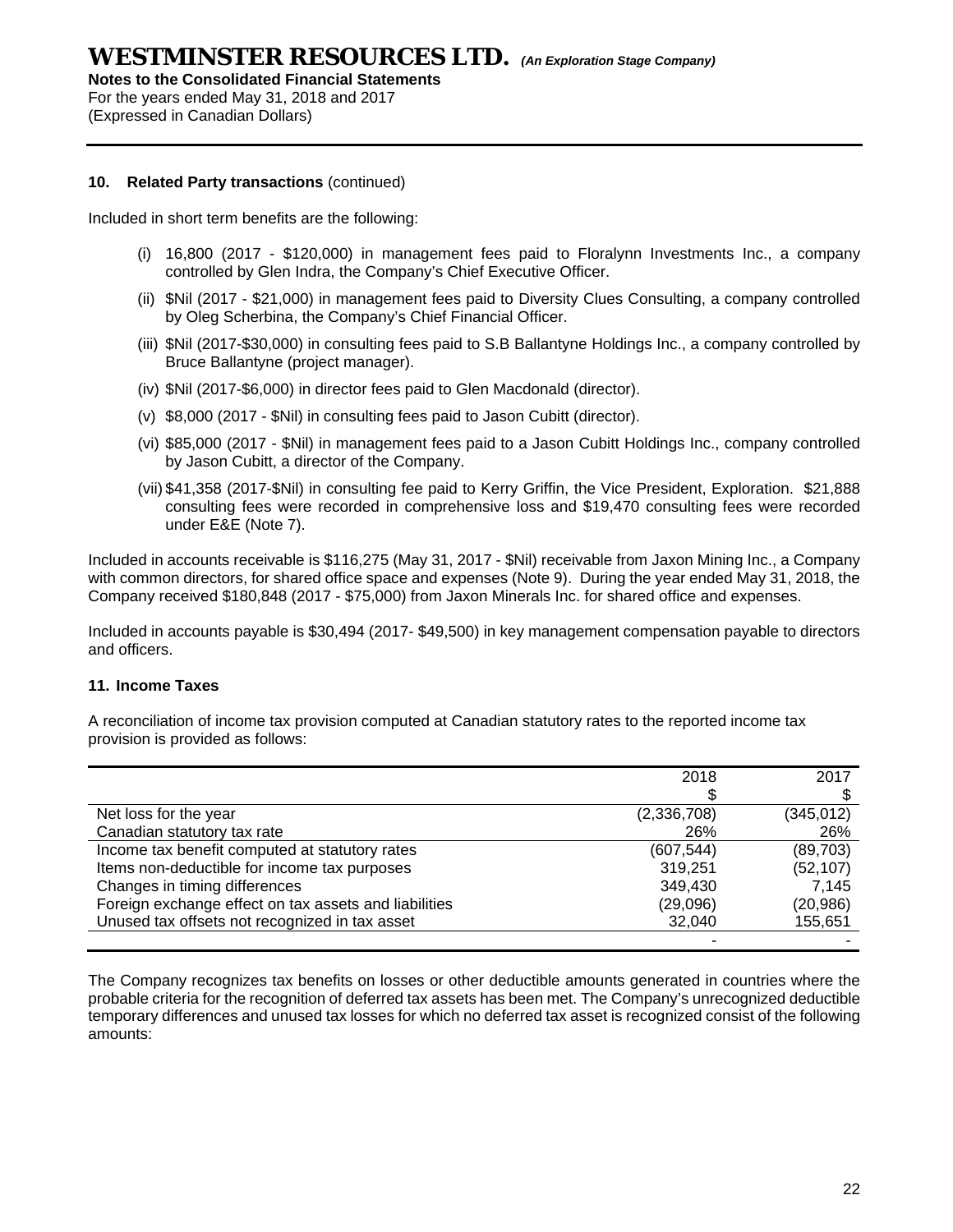**Notes to the Consolidated Financial Statements** 

For the years ended May 31, 2018 and 2017 (Expressed in Canadian Dollars)

### **11. Income Taxes** (continued)

|                                         | 2018       | 2017       |
|-----------------------------------------|------------|------------|
| Tax value over book value of equipment  | 189,120    | 180.993    |
| Tax value over book value of E&E assets |            | 1,390,980  |
| Non-refundable mining credit            | 67.464     | 67,464     |
| Share issue costs                       | 69.010     | 57.876     |
| Non-capital losses                      | 10,916,702 | 9,668,215  |
| Capital losses                          | 485,963    | 485,963    |
| Unrecognized deferred tax amounts       | 11,728,259 | 11,851,491 |

As at May 31, 2018, the Company has approximately \$10,539,000 of non-capital losses in Canada that may be used to offset future taxable income, expiring from 2027 to 2038.

In addition, as at May 31, 2018, the Company has approximately \$378,000 of non-capital losses in Mexico that may be used to offset future taxable income expiring from 2029 to 2035.

### **12. Segmented Information**

The Company has one operating segment, the exploration of mineral properties and two geographical segments, with all current exploration activities being conducted in Mexico and Canada:

|              |         |          | 2018      |            |           | 2017      |
|--------------|---------|----------|-----------|------------|-----------|-----------|
|              |         |          |           |            |           | ۰D        |
|              | Canada  | Mexico   | Total     | Canada     | Mexico    | Total     |
| Total assets | 852,547 | ,814,334 | 2,666,881 | .202<br>71 | 2,461,066 | 2,532,268 |

### **13. Commitments**

The Company entered into a new lease agreement in July 2017, and amended in April 2018, for a period of three years, ending April 2021, for a monthly lease payment of \$14,054 inclusive of GST. The lease commitments for the next three fiscal years are:

| 2019 |       | 168,967 |
|------|-------|---------|
| 2020 |       | 172,836 |
| 2021 |       | 161,684 |
|      | Total | 503,487 |

### **14. Capital Management**

The Company defines its capital as working capital and shareholders' equity. The Company manages its capital structure and makes adjustments to it based on the funds available to the Company in order to support future business opportunities. The Board of Directors does not establish quantitative return on capital criteria for management, but rather relies on the expertise of the Company's management to sustain future development of the business.

The Company is dependent upon external financing or the sale of assets to fund activities. In order to carry future projects and pay for administrative costs, the Company will spend its existing working capital and raise additional funds as needed. Management reviews its capital management approach on an ongoing basis and believes that this approach, given the relative size of the Company, is reasonable. The approach to capital management has not changed since the prior year, and the Company is not subject to externally imposed capital requirements.